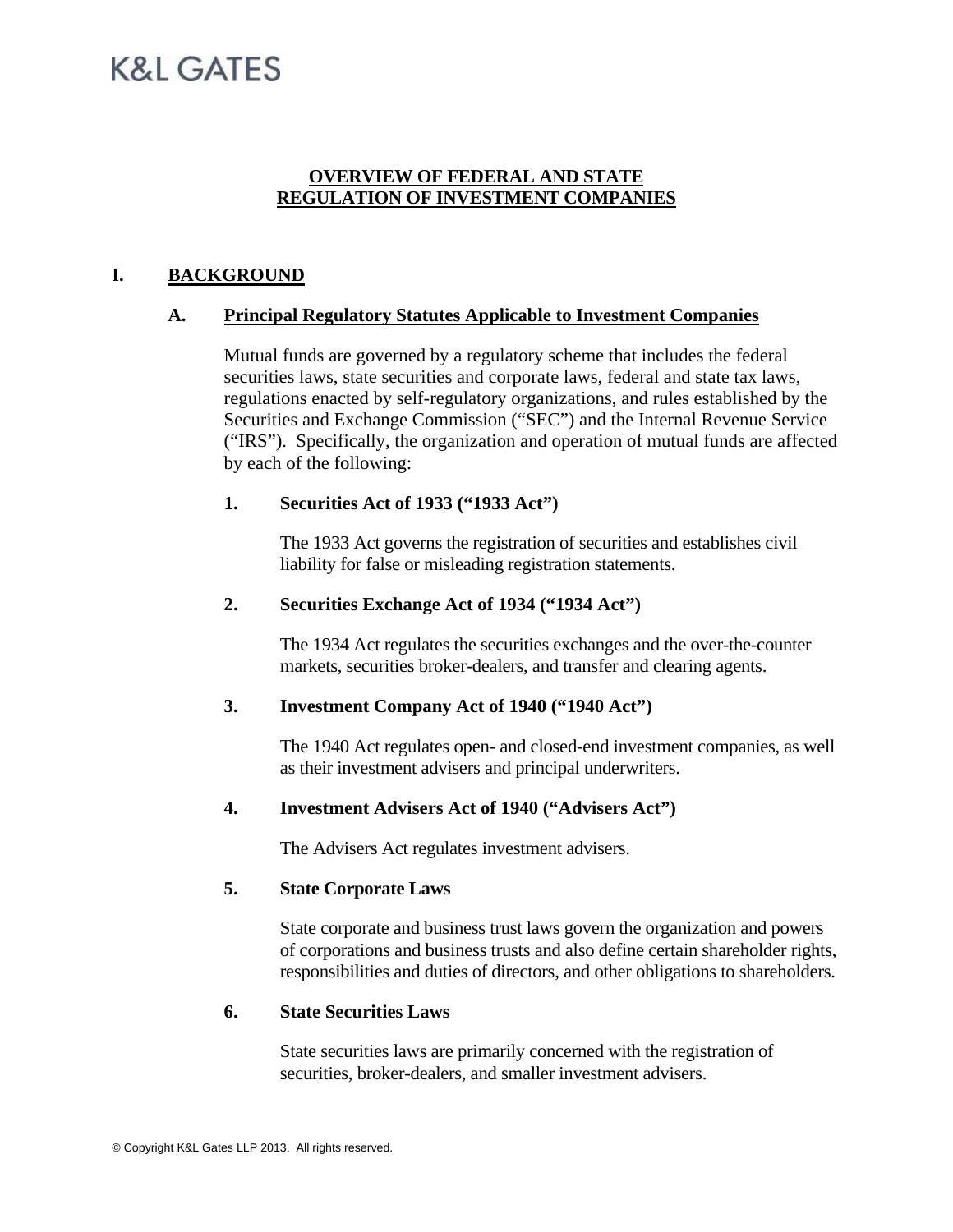## **7. Internal Revenue Code of 1986 ("Internal Revenue Code")**

The Internal Revenue Code governs the tax treatment of registered investment companies and their distributions to shareholders.

## **8. Employee Retirement Income Security Act of 1974 ("ERISA")**

ERISA establishes principles of fiduciary conduct and responsibility applicable to persons dealing with a retirement plan or other employee benefit plan.

## **9. Sarbanes-Oxley Act of 2002 ("Sarbanes-Oxley Act")**

The Sarbanes-Oxley Act imposes additional corporate disclosure and financial reporting requirements by creating an oversight board for the accounting profession, mandating measures to promote auditor independence, adding disclosure requirements for investment companies and other public companies, and strengthening criminal penalties for securities fraud.

## **10. Other Federal Laws**

There are a number of other federal laws affecting registered fund operations, including the Uniting and Strengthening America by Providing Appropriate Tools Required to Intercept and Obstruct Terrorism Act of 2001 ("USA PATRIOT Act"), the Electronic Signatures in Global and National Commerce Act ("E-SIGN") and the Dodd-Frank Wall Street Reform and Consumer Protection Act ("Dodd-Frank Act").

## **B. Structure of a Mutual Fund Complex**

## **1. Members of a Fund Complex**

Mutual funds usually contract with certain agents and organizations to provide services. In most instances, these organizations provide services to all mutual funds within a complex. This externalization of management is the most striking feature of the industry's organizational pattern.

Typically, although one company can perform more than one function, these external agents include:

- a) Administrator -- The company employed by the fund to be responsible for its corporate functions and to supervise other service providers.
- b) Adviser -- The company employed by the fund to provide investment advice and portfolio management.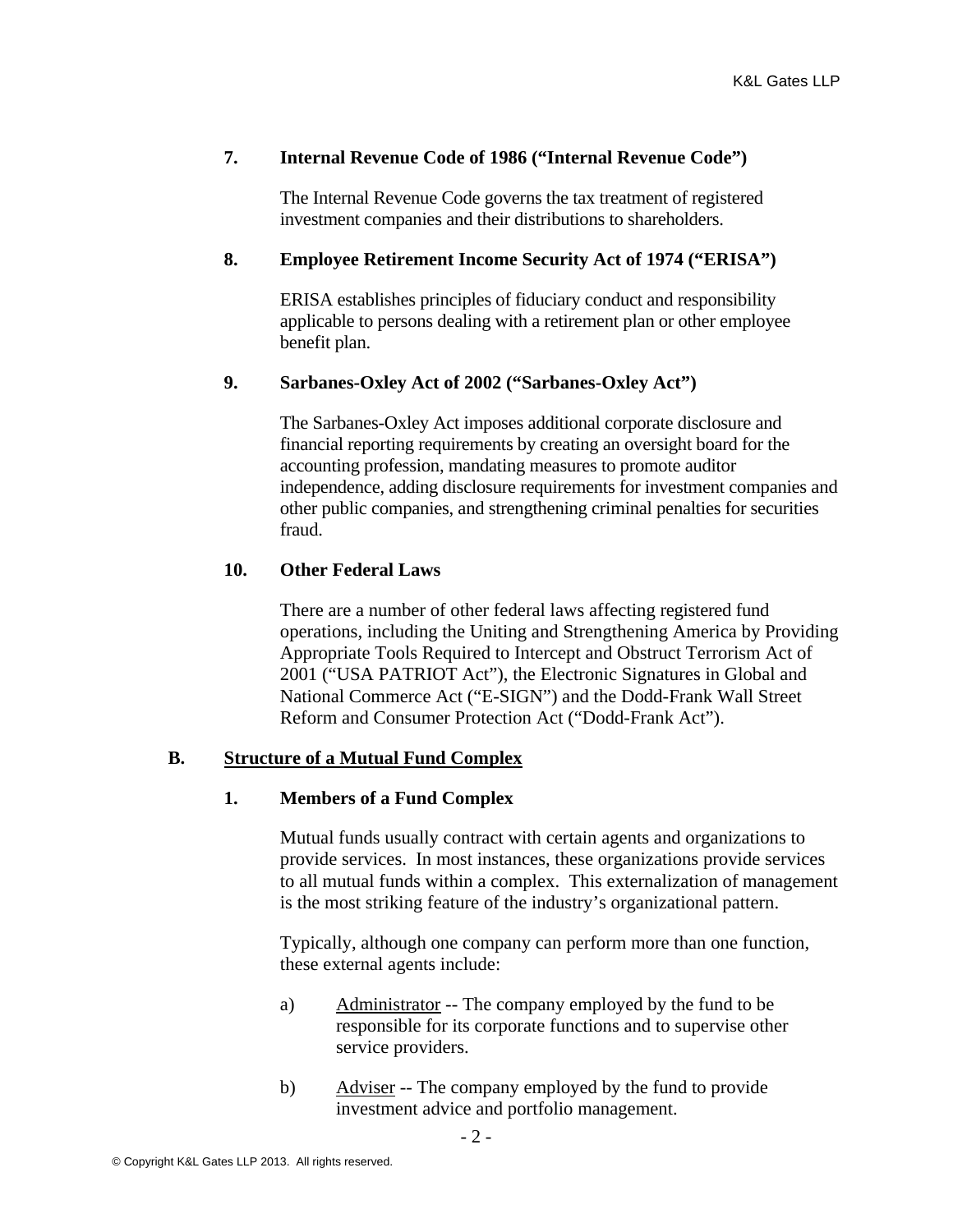- c) Distributor -- The company employed by the fund to sell its shares.
- d) Transfer Agent -- The company employed by the fund to maintain shareholder records and provide service to shareholders.
- e) Custodian -- The company employed by the fund for safekeeping of securities, cash and other assets of the fund.
- f) Independent Accountants -- Review books and records, advise management on accounting issues, and issue reports on audits to fund boards, shareholders, and the SEC.
- g) Lawyers -- Advise fund management, fund directors, and affiliates on compliance with the complex regulatory requirements associated with the organization and operation of funds and development of new products.

## **2. Role of Members of the Complex**

- a) The Administrator
	- (1) The administrator is often the organizer or sponsor (or an affiliate of the organizer or sponsor) of the fund. In that capacity, it will provide or arrange for the documentation for the registration of the fund and its public offering of shares.
	- (2) As sponsor, the administrator may have established a new investment concept or means of distribution that warrants starting the new fund.
	- (3) In many organizations, the administrator provides a variety of other services. These additional services may include:
		- (a) Portfolio pricing services;
		- (b) Accounting services, including computation of net asset value; and
		- (c) Corporate services.
	- (4) The business relationship between the fund and administrator is extremely close.
		- (a) There are usually common officers and may be common directors. (Disinterested directors must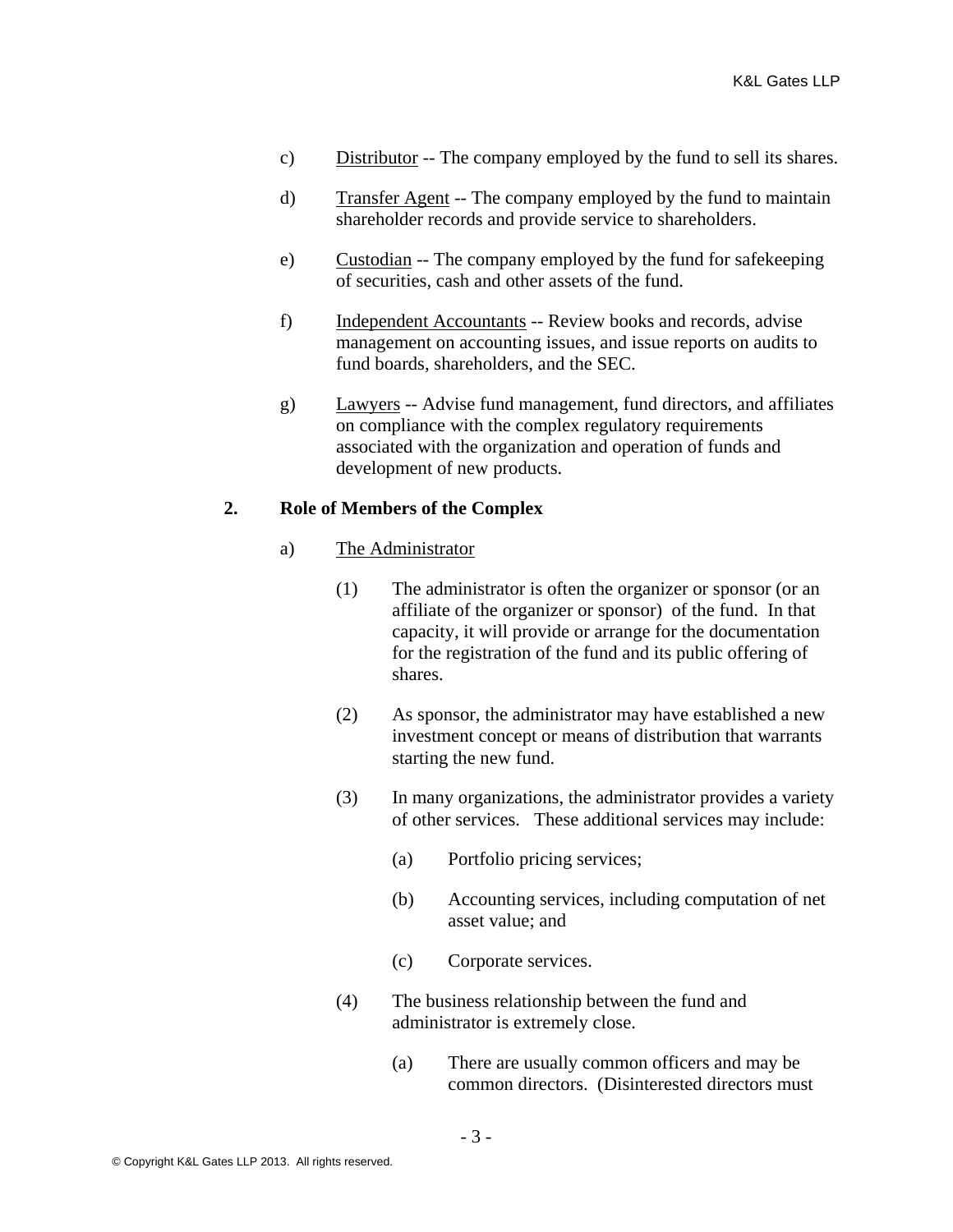separately approve advisory and principal underwriting contracts and any distribution plans.)

- (b) There is a common or similar name in many cases.
- (5) With the use of outside vendors, the working relationship among the various organizations is critical. The fund will usually rely on the administrator to:
	- (a) Monitor performance of the custodian and transfer agent; and
	- (b) Be responsible for oversight of fund operations.

## b) The Adviser

The adviser's role is to provide professional investment advice to the fund. The adviser is responsible for pursuing the fund's investment objectives.

- (1) The same company frequently serves as administrator and adviser.
- (2) The adviser has a contractual relationship with the fund which establishes specific functions to be performed and the compensation to be paid.
- (3) Advisers are closely regulated by the SEC.
	- (a) Investment Company Act of 1940
		- (i) The 1940 Act provides for the approval of advisory contracts by the fund's directors and shareholders.
		- (ii) The 1940 Act regulates other terms of advisory contracts.
		- (iii) The 1940 Act governs certain of the adviser's transactions with the fund.
	- (b) Investment Advisers Act of 1940
		- (i) The Advisers Act requires the registration of fund advisers and requires certain disclosures regarding the adviser's background and business practices.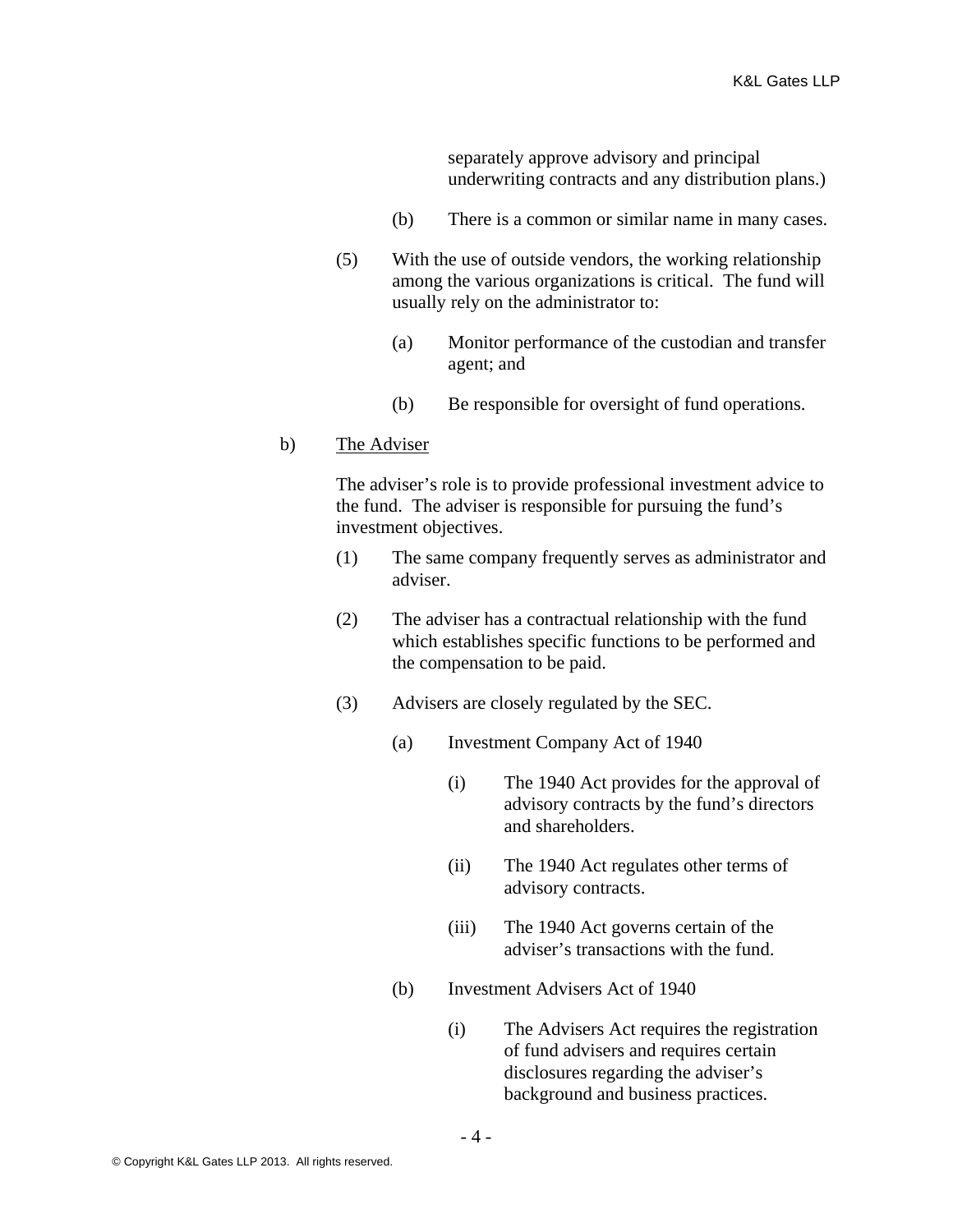- (ii) The Advisers Act requires that certain books and records be maintained.
- (iii) The Advisers Act regulates the terms of advisory contracts and structure of advisory fees.

## c) The Distributor

- (1) A fund may offer its shares to the public in a variety of ways. Some funds offer their shares directly and do not employ a broker-dealer to sell or distribute them. The vast majority of funds have formal distributor relationships.
- (2) A distributor usually has an exclusive contractual relationship with the fund to sell its shares. It may act as principal for or as agent of the fund. It in turn may sell through brokers and through its own direct sales organization, or market directly to the public.
- (3) Distributors are often affiliated with the fund adviser, but they need not be and, in some cases, are prohibited from being affiliated.
- (4) Contracts with distributors are regulated under the 1940 Act, which requires the approval of the distribution agreement by the fund's directors and shareholders and governs the approval by directors and shareholders of any plan of distribution pursuant to Rule 12b-1 under the 1940 Act.
- (5) Distributors must register and comply with regulations under the 1934 Act. Distributors must comply with the 1933 Act in connection with the offer and sale of fund shares. Distributors are also regulated by FINRA. States require distributors to register as broker-dealers.

# d) The Transfer Agent

- (1) Principal functions performed by a transfer agent include:
	- (a) Processing purchases and redemptions of capital shares and dividend transactions;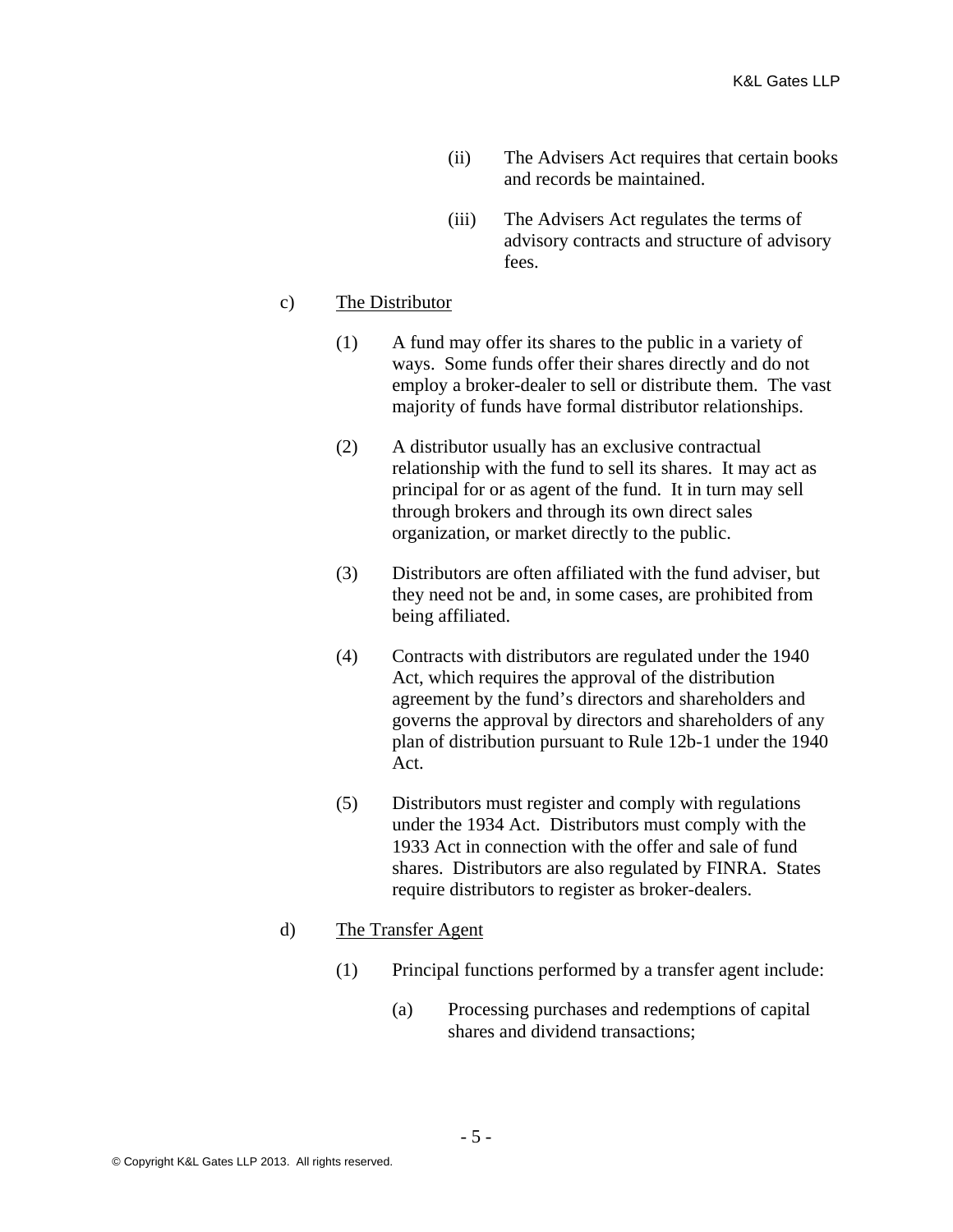- (b) Maintaining all shareholder information, including name, address and taxpayer identification number, and transferring ownership of shares;
- (c) Processing shareholder correspondence and calls; and
- (d) Filing dividend and distribution notices with the IRS.
- (2) Transfer agents must register and are regulated under Section 17A of the 1934 Act. However, the responsibilities of a fund transfer agent are primarily established contractually by its agreement with the fund.

## e) The Custodian

- (1) The traditional role of a custodian is the safekeeping of securities, cash and other assets of the fund. In this capacity, the custodian (usually a bank) performs only limited functions as agent of the fund and has no discretion. Typically, the custodian:
	- (a) Settles portfolio purchases and sales;
	- (b) Identifies and collects portfolio income (interest on bonds and dividends on stock);
	- (c) Makes and reports cash transactions;
	- (d) Provides safekeeping of securities, including interfacing with centralized depositories (such as the Depository Trust Company); and
	- (e) Monitors corporate actions and capital changes.
- (2) The custodian often also performs "portfolio accounting" functions including:
	- (a) Maintaining general ledger accounts;
	- (b) Pricing portfolio holdings;
	- (c) Calculating the net asset value per share; and
	- (d) Accumulating financial information for management, regulatory and shareholder reporting.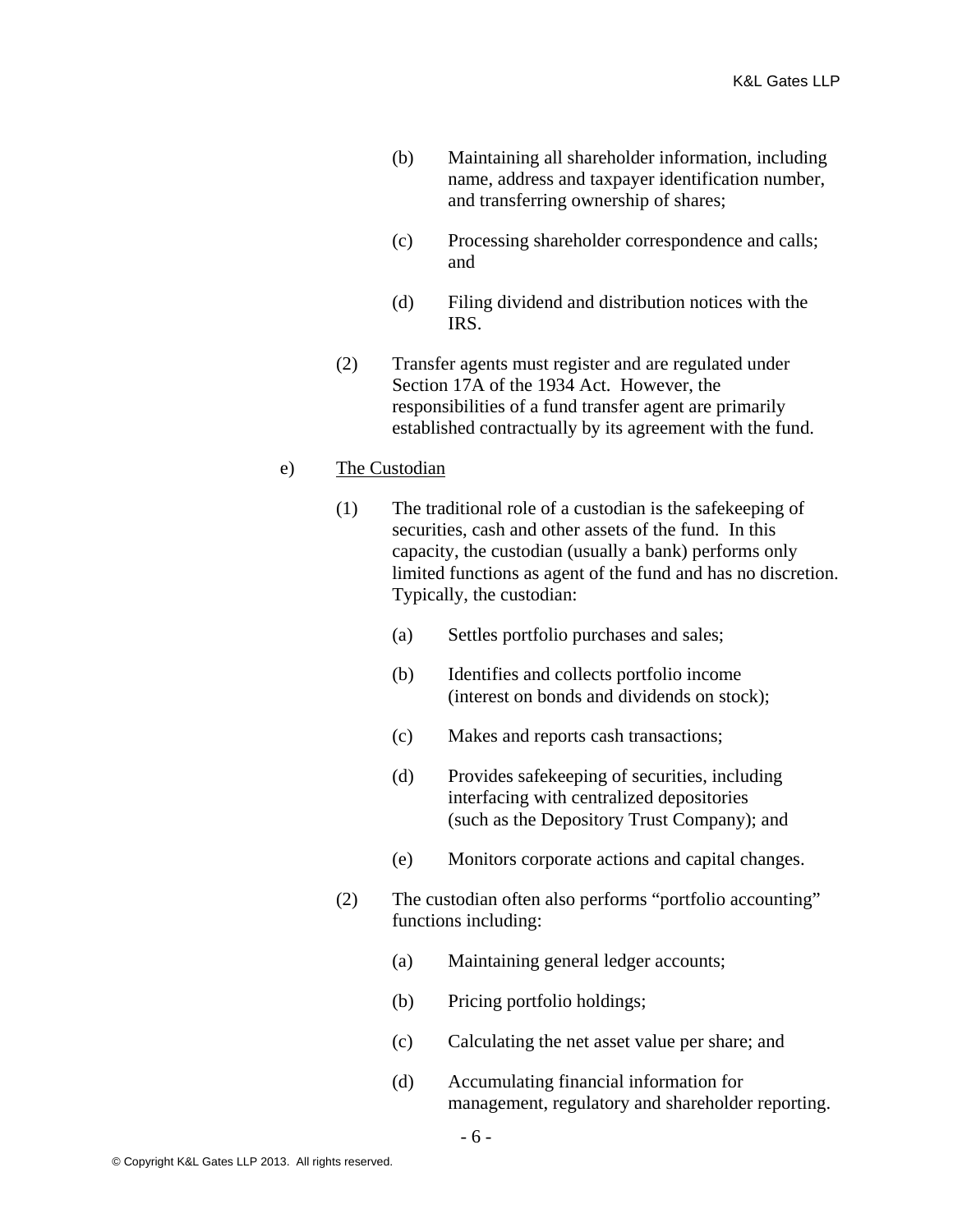- (3) Custodians typically establish a relationship with another custodian (usually another bank) to perform custodial functions in foreign countries.
- (4) The relationship between custodian and adviser is critical due to the need for a daily interchange of information. This information includes the following:
	- (a) Cash balances available for investment; and
	- (b) Trade data necessary for the custodian to perform its portfolio accounting functions.
- (5) Custodians are regulated directly and indirectly by the SEC, the Federal Reserve Board, the Comptroller of the Currency, the Federal Deposit Insurance Corporation, and/or various state banking commissions.

## **II. SECURITIES ACT OF 1933**

## **A. Purpose of the Act**

The "Truth in Securities Act" was enacted "to provide full and fair disclosure of the character of securities sold in interstate and foreign commerce and through the mails, and to prevent frauds in the sale thereof . . . ." In order to effect this purpose, the 1933 Act requires registration of securities with the SEC and detailed disclosure to the SEC and to prospective shareholders of matters relating to the issuer, the securities, and pertinent regulatory matters.

## **B. Statutory Framework**

The 1933 Act regulates all types of securities and transactions, except those which are specifically exempted. If the 1933 Act applies, no "offer" of securities may be made unless the issuer has filed a registration statement covering those securities; and no sale or delivery of those securities may be made unless the registration statement has been declared effective by the SEC and a "[s]ection 10(a) prospectus" ("statutory prospectus") has been delivered to the purchaser.

## **1. Exempt Securities**

Section 3 of the 1933 Act exempts the following securities from the requirements of the Act:

a) Securities issued or guaranteed by the United States or any state or territory of the United States, and any of their instrumentalities.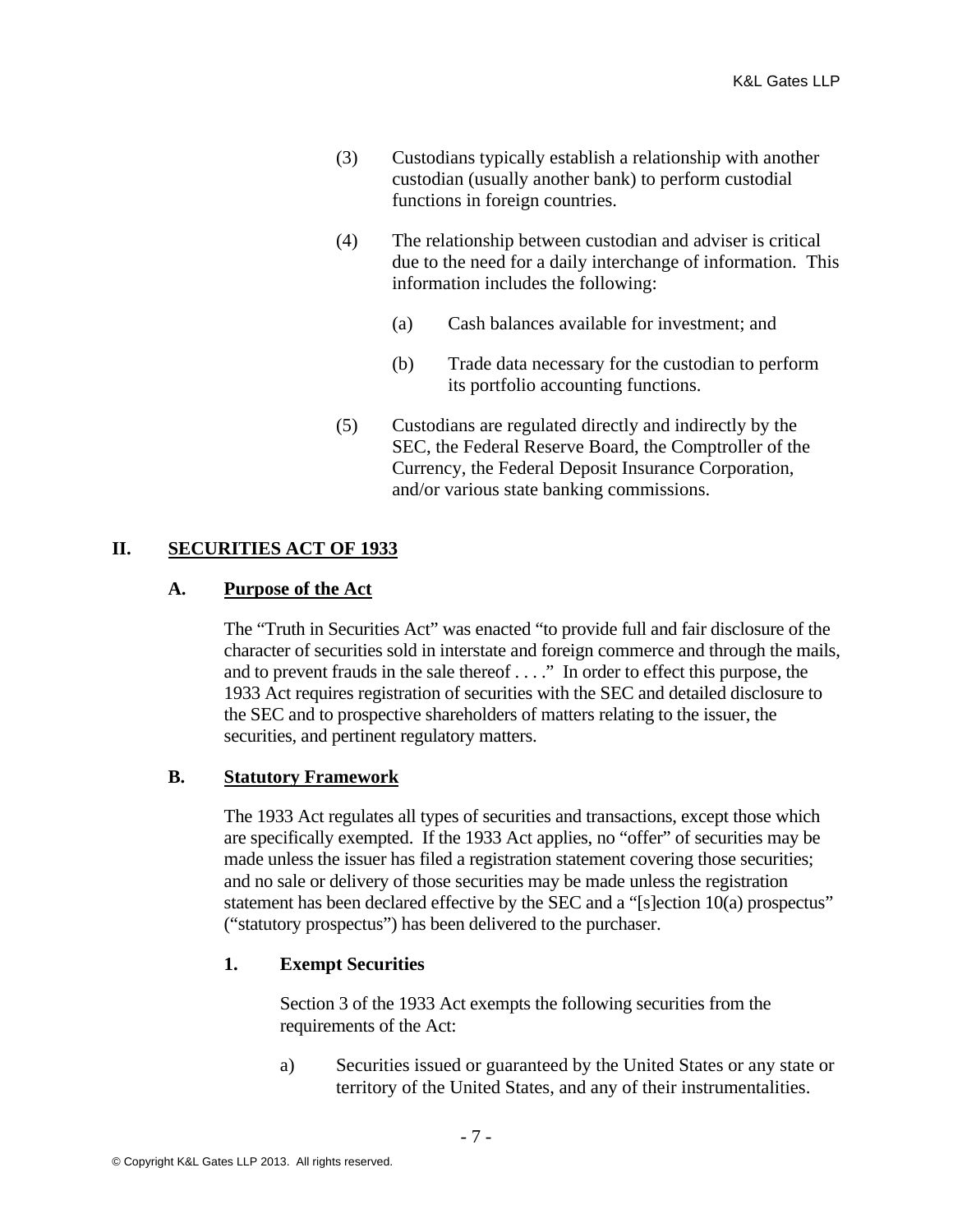- b) Short-term commercial paper, which is generally defined to mean obligations with a maturity at the time of issuance of no more than nine months.
- c) Securities issued by banks, building and loan associations, savings and loan associations, and similar institutions.
- d) Securities offered only "intrastate."

## **2. Exempt Transactions**

Section 4 of the 1933 Act exempts the following transactions from the requirements of the Act:

- a) Transactions by any person other than an issuer, underwriter, or dealer.
- b) Transactions by an issuer not involving any "public offering."
- c) Transactions by a dealer after the expiration of 90 days from the effective date, or 40 days in the case of a company which has previously sold registered shares.
- d) Unsolicited ordinary brokers' transactions.

## **C. Regulation of Communications as Offerings**

When an issuer decides to make a public offering of securities required to be registered under the 1933 Act, the Act strictly regulates the contents and use of all written and broadcast communications that contain an express or implicit offer to sell those securities.

- 1. Prior to registration, no written or broadcast offers and no sales may be made.
- 2. After registration but before the effective date of the registration statement, no sales may be made and only three types of written or broadcast offers to potential investors may be made:
	- a) "Red herring prospectuses," i.e., copies of the proposed prospectus which have been clearly labeled to warn the reader that the disclosure is subject to revision and the security cannot be sold until the registration statement is effective; and
	- b) "Omitting prospectus" advertisements under 1933 Act Rule 482, with similar legends.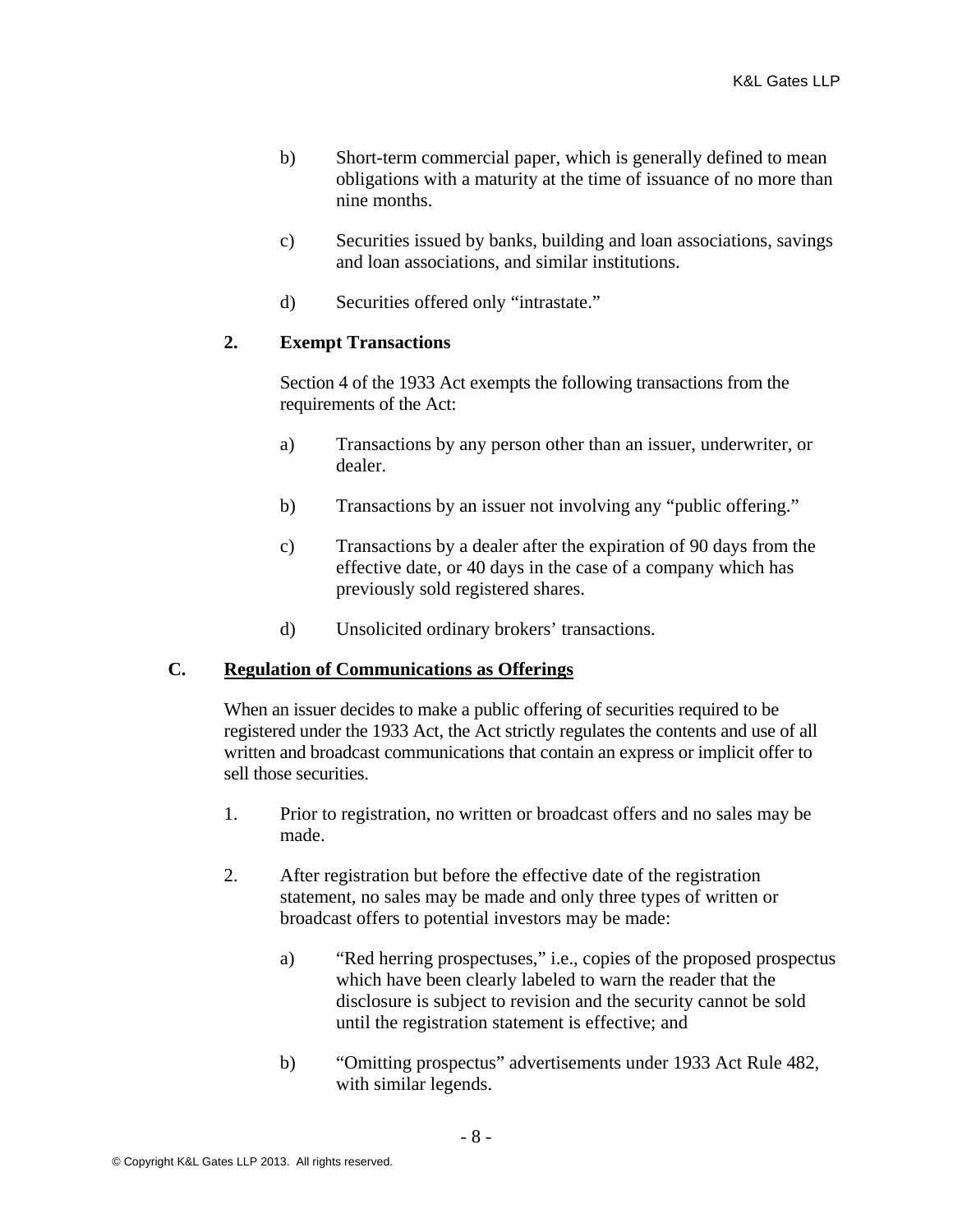3. After the effective date of the registration statement, sales may be made, provided that a copy of the statutory prospectus is delivered to each purchaser. Supplementary sales materials may also be distributed.

## **D. Civil Liabilities**

#### **1. False or Misleading Registration Statements**

The 1933 Act provides a specific civil remedy for purchasers of securities offered by means of a materially false or misleading registration statement. A registration statement is false or misleading if, at the time it becomes effective, it contains "an untrue statement of material fact or omit[s] to state a material fact required to be stated therein, or necessary to make the statements therein not misleading." (Section 11(a)).

#### a) Persons who may be liable are:

- (1) Every person who signed the registration statement;
- (2) Every director of the issuer;
- (3) Every person about to become a director, who with his or her consent is named in the registration statement;
- (4) Every accountant, engineer, appraiser, attorney or other person who gives an expert opinion with respect to a part of the registration statement;
- (5) Every underwriter of the security; and
- (6) Any controlling person of the foregoing.

## b) Defenses

Defendants other than the issuer who can demonstrate that they did not know and, after a reasonable investigation, did not have reason to suspect that the registration statement contained a material misstatement or omission may not be held liable.

## **2. False or Misleading Prospectuses or Oral Communications**

Section 12 of the 1933 Act permits purchasers to sue any seller or offeror of a security who used a prospectus or oral communication that was false or materially misleading. The seller may defend on grounds that it did not know, and in the exercise of reasonable care could not have known, of the untruth or omission.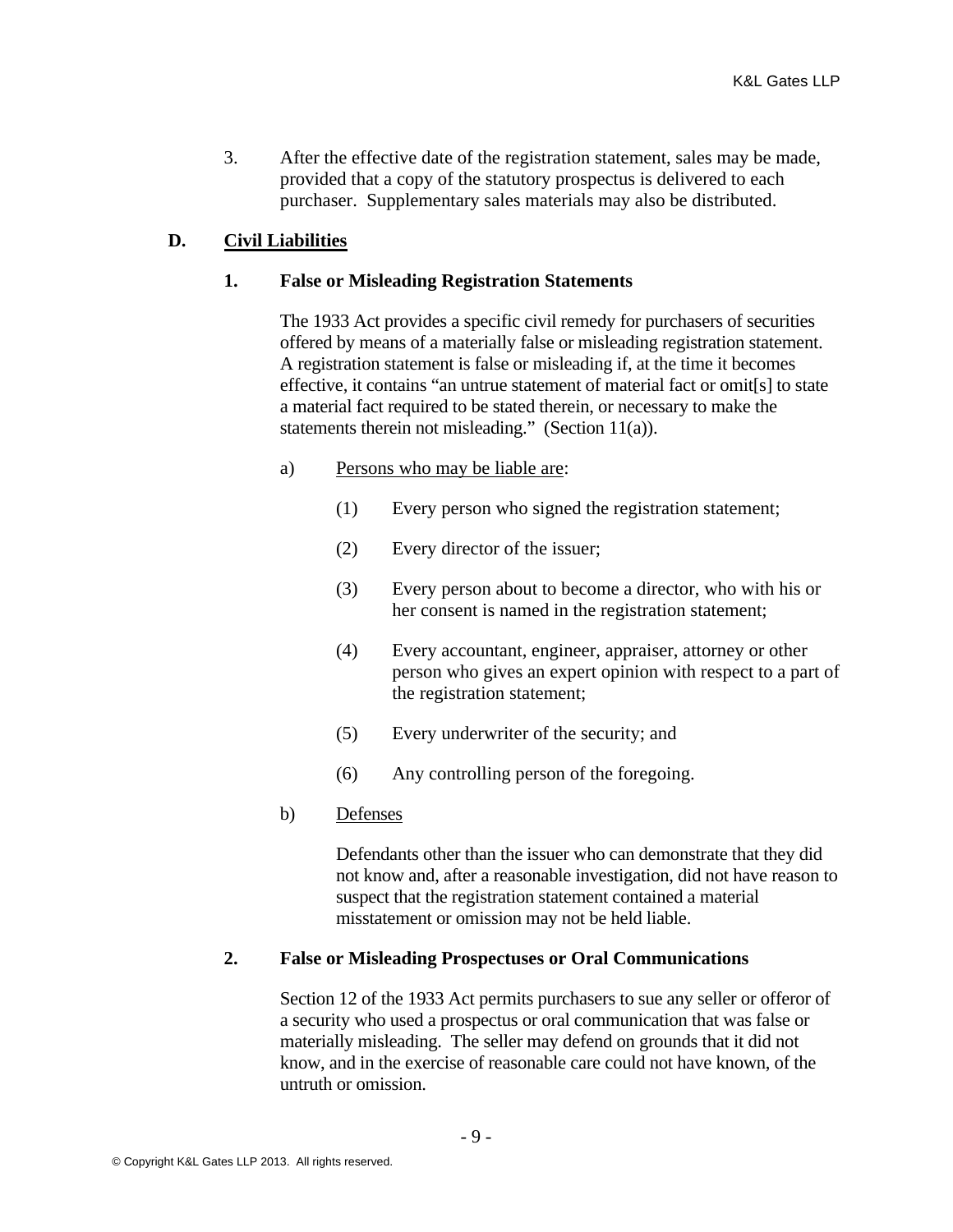## **3. Statute of Limitations**

Section 13 of the 1933 Act provides a statute of limitations for actions under Section 11 or 12 of the Act: one year after the purchaser discovers the violation, and in any event no more than three years after the purchase.

## **III. SECURITIES EXCHANGE ACT OF 1934**

## **A. Purpose of the 1934 Act**

The 1934 Act was enacted "to provide for the regulation of securities exchanges and of over-the-counter markets operating in interstate and foreign commerce and through the mails, to prevent inequitable and unfair practices on such exchanges and markets."

## **B. Registration Requirements**

The 1934 Act provides for the registration and, to one degree or another, the regulation of:

- 1. Issuers, including investment companies, with securities listed on a national securities exchange and all others with at least \$10,000,000 in total assets and 500 shareholders;
- 2. National securities exchanges;
- 3. Broker-dealers;
- 4. Associations of broker-dealers (currently only FINRA); and
- 5. Transfer agents.

## **C. Disclosure Requirements**

- 1. Issuers with securities registered under the 1934 Act (and, in some cases, with securities that were once registered under the 1933 Act) are required to:
	- a) File preliminary and final proxy solicitation material and comply with SEC rules.
	- b) File full annual reports with the SEC, as well as quarterly financials and current reports on material developments.
	- c) Send annual reports to shareholders.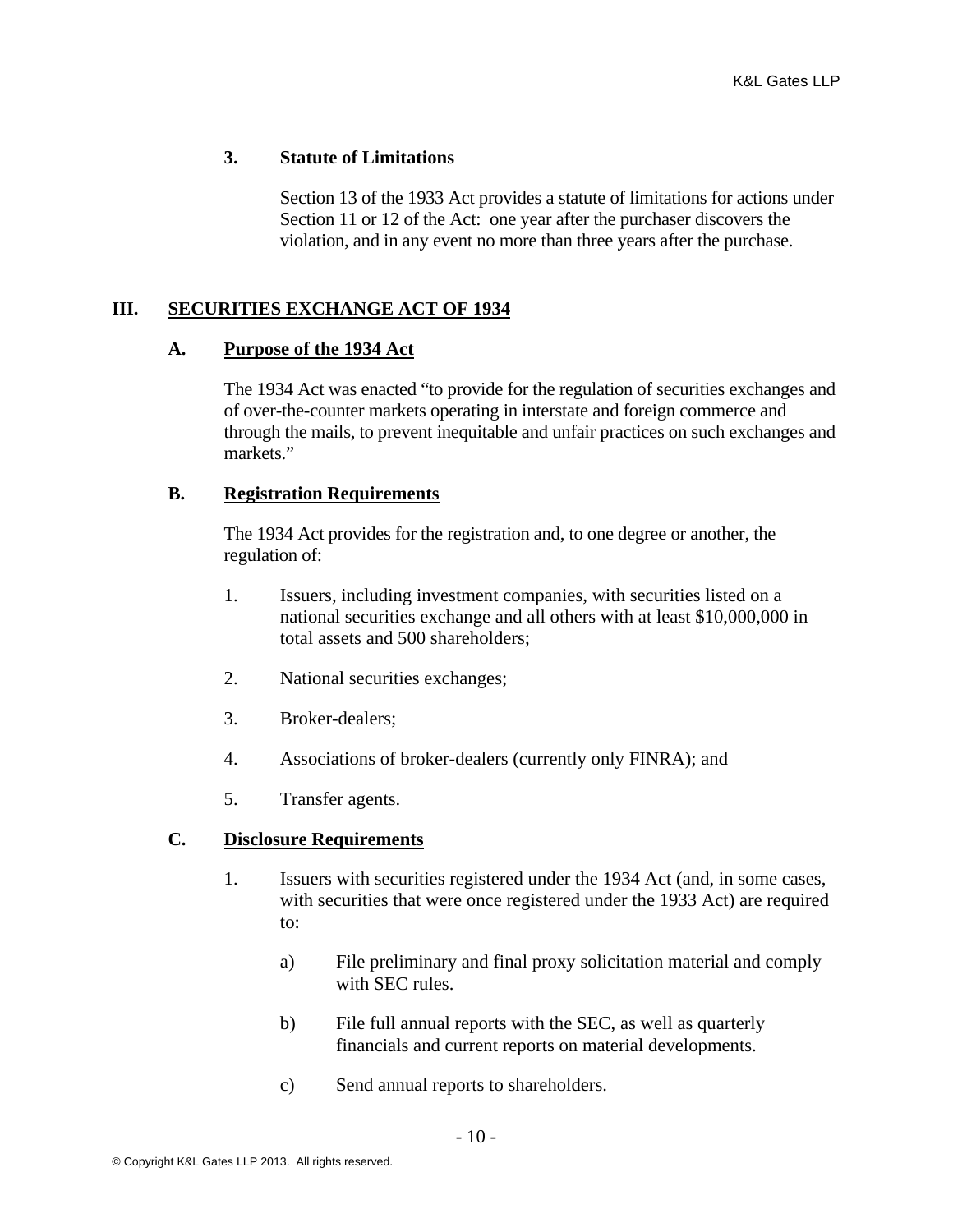- 2. Reports filed by investment companies satisfy both the 1940 Act and the 1934 Act requirements.
- 3. Disclosure requirements specific to investment companies include:
	- a) Annual and semi-annual reports to the SEC on Form N-SAR and Form N-CSR.
	- b) Annual and semi-annual reports to shareholders.
- 4. Individuals and groups that acquire more than 5% of the stock of an issuer with securities registered under the 1934 Act must file a report with the SEC and disclose what they intend to do. Tender offers and takeover attempts must conform with specific SEC rules and are subject to specific anti-fraud provisions.
- 5. The 1934 Act gives the Board of Governors of the Federal Reserve System authority to regulate extensions of credit used to purchase securities.

## **D. Anti-Fraud Provisions**

1. Rule 10b-5 under the 1934 Act provides that:

It shall be unlawful for any person, directly or indirectly, by the use of any means or instrumentality of interstate commerce, or of the mails, or of any facility of any national securities exchange:

- a) to employ any device, scheme, or artifice to defraud;
- b) to make any untrue statement of a material fact or to omit to state a material fact necessary in order to make the statements made, in the light of the circumstances under which they were made, not misleading; or
- c) to engage in any act, practice, or course of business which operates or would operate as a fraud or deceit upon any person, in connection with the purchase or sale of any security.
- 2. Investors have an implied private right of action under Rule 10b-5, and may sue for damages based on activities prohibited by the Rule.
- 3. The courts have recognized a number of limitations, some of which are not expressly included in Rule 10b-5, which restrict recovery by investors:
	- a) The defendant, depending on the type of claim involved, must be: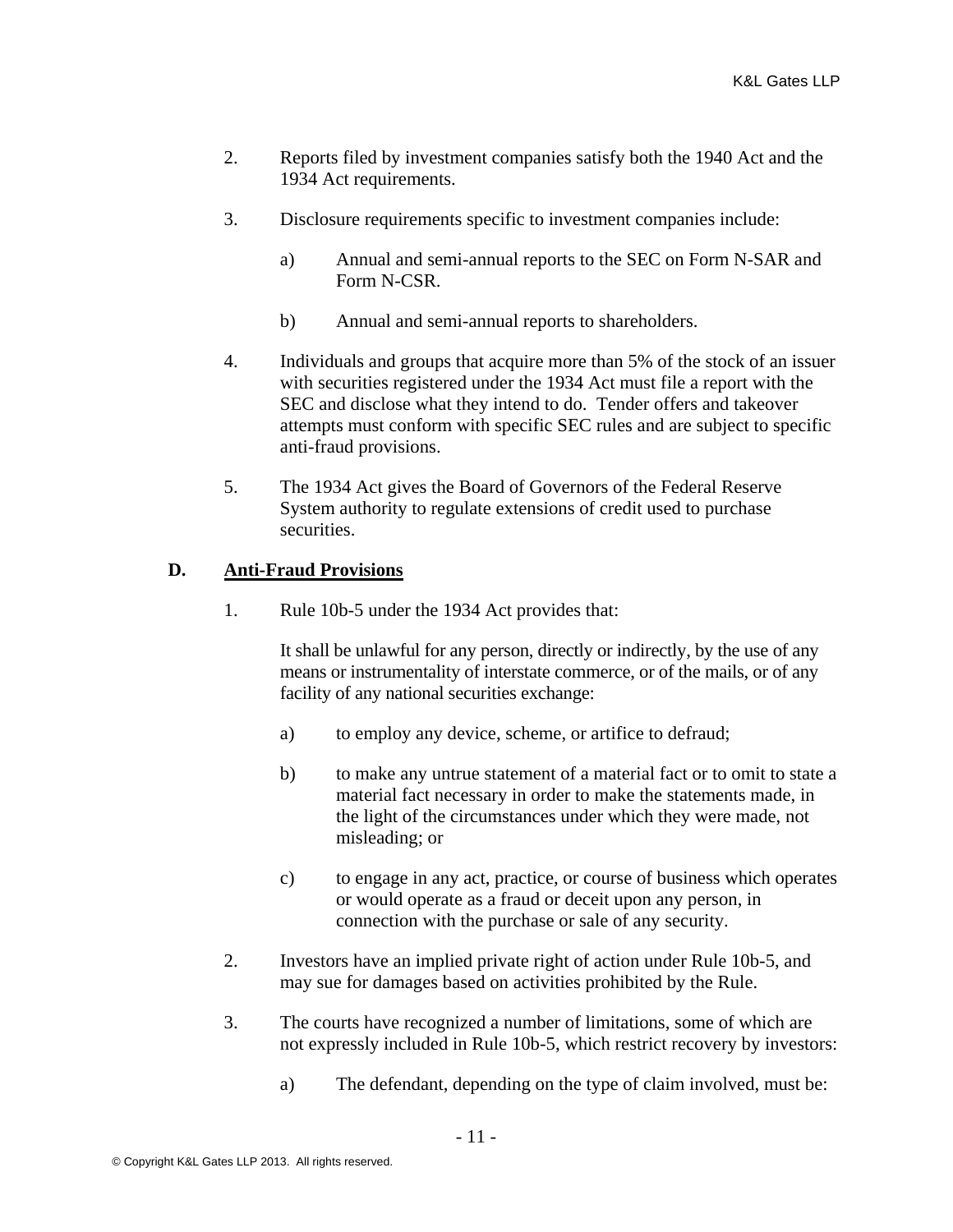- (1) A purchaser or seller,
- (2) An issuer, or
- (3) A broker-dealer, investment adviser, or similar fiduciary.
- b) The claim must involve some misconduct, misstatement, half-truth, or omission.
- c) If a misstatement, half-truth, or omission is involved, it must be material in the sense that a reasonable investor would have considered the correct or missing information important when making an investment decision.
- d) The defendant must have had the required "scienter," i.e., the violation must be intentional or, in some situations, the result of recklessness.
- e) There must be "privity," i.e., the plaintiff must be a purchaser or seller or, where misconduct is involved, must have been owed the duty which is breached.
- f) There must be "causation of damages" which, in certain cases, must involve reliance.
- 4. The SEC's right to bring an action may be broader than that implied for private plaintiffs.

# **IV. INVESTMENT COMPANY ACT OF 1940**

## **A. Objectives of the 1940 Act**

- 1. The policy and purposes of the 1940 Act, as set forth in Section l(b) of the Act, are "to mitigate and, so far as is feasible, to eliminate" certain conditions, enumerated in that section, which adversely affect the public interest and interest of investors. The enumerated abuses are:
	- a) Inadequate, inaccurate or unclear disclosure with respect to the investment company and its securities;
	- b) Self-dealing of insiders and of special interests;
	- c) Issuance of securities with inequitable terms and failure to protect the privileges and preferences of outstanding security holders;
	- d) Inequitable methods of control and irresponsible management;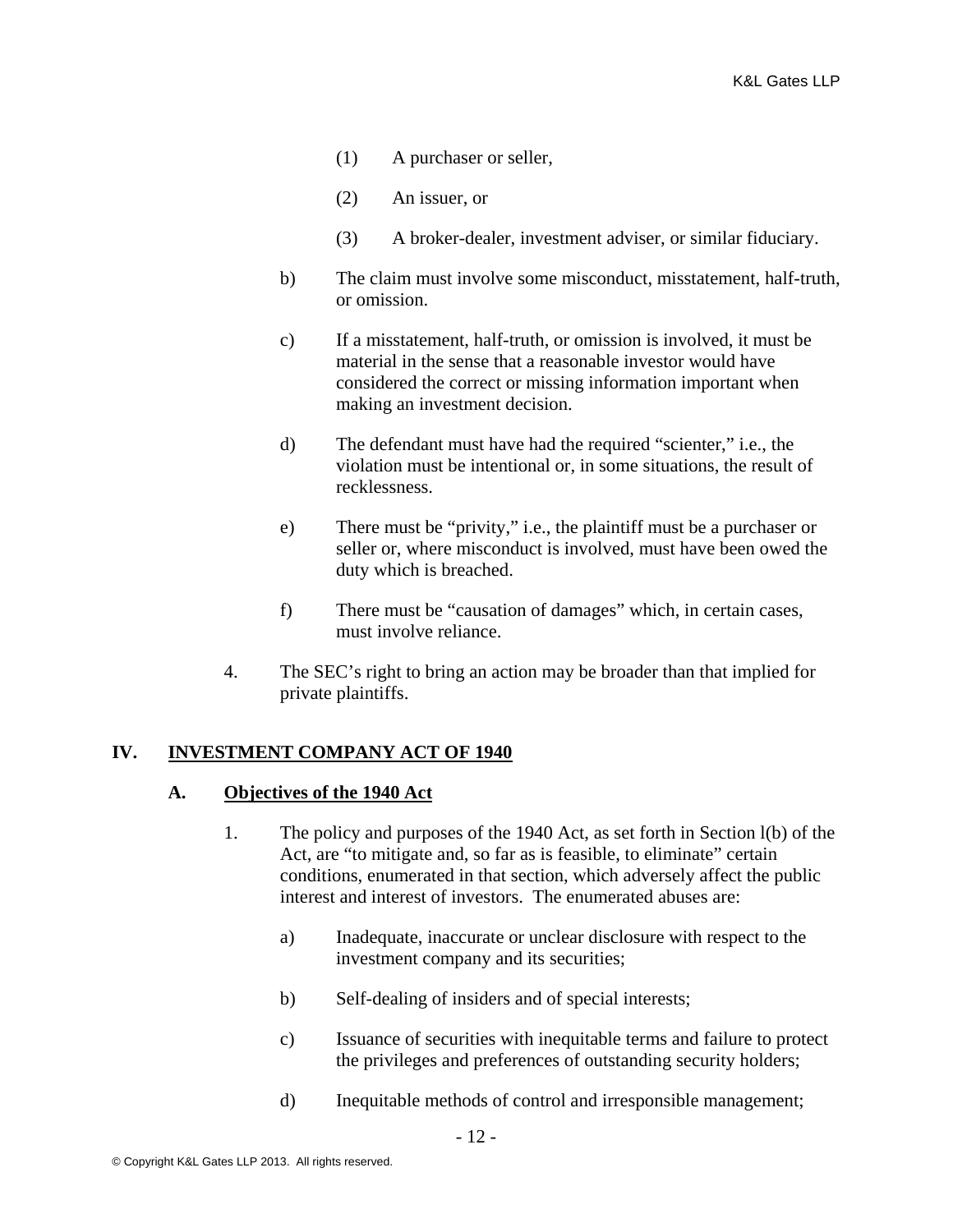- e) Unsound or misleading accounting methods;
- f) Reorganizations, changes in policy, or transfers of control without consent of security holders;
- g) Excessive borrowing and excessive issuance of senior securities which unduly increase the speculative character of the junior securities; and
- h) Inadequate assets or reserves.
- 2. The basic purpose and supplemental aims are, in general, carried out by provisions which tend to:
	- a) Secure a more responsible management;
	- b) Prevent transactions with the investment company to the detriment of the company and its security holders;
	- c) Prevent discrimination among and inequitable treatment of security holders;
	- d) Prevent the formation of companies with unsound capital structures, prevent the issuance of securities with inequitable features and eliminate cross-ownership, circular ownership and pyramiding;
	- e) Assure proper disclosure of the affairs of the investment company and the character of its securities; and
	- f) Increase the voice of shareholders in management.

#### **B. Definition of Investment Company**

In broad terms, an investment company is any arrangement by which a number of persons invest funds in a "company" that is itself engaged in investing in securities. "Company" is defined very broadly in Section 2(a)(8) of the 1940 Act as "a corporation, a partnership, an association, a joint stock company, a trust, a fund or any organized group of persons whether incorporated or not."

There are three types of investment companies:

- 1. Face amount certificate companies;
- 2. Unit investment trusts; and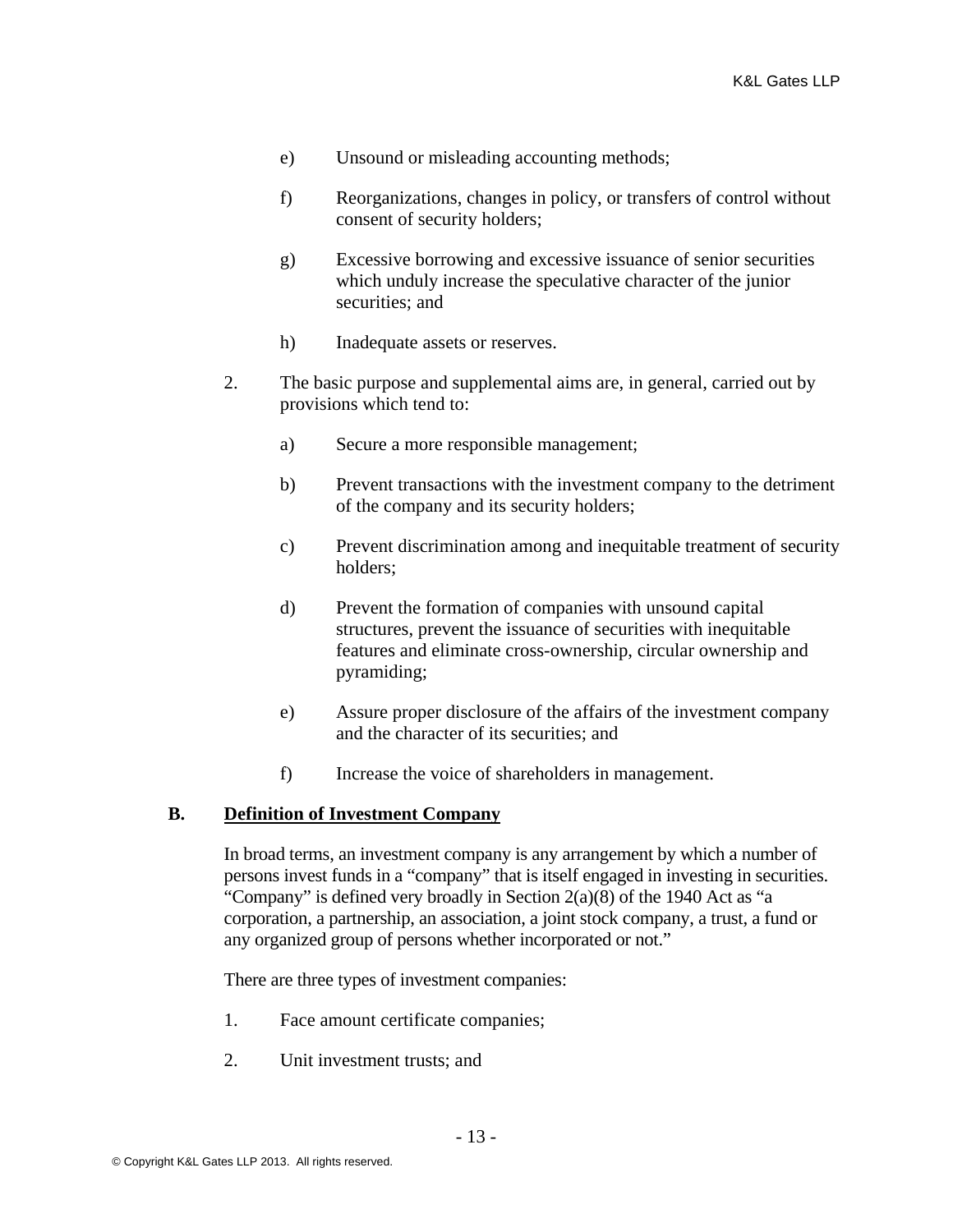3. Management companies, which may be diversified or non-diversified and open-end (mutual fund) or closed-end.

The remaining sections of this outline deal almost entirely with open-end and closed-end management companies.

# **C. Other Provisions**

The 1940 Act contains other provisions relating to:

- 1. Registration and reporting;
- 2. Affiliated transactions;
- 3. Offering and redemption of investment company shares;
- 4. Sales load limitations;
- 5. Responsibilities of directors, including disinterested directors; and
- 6. SEC enforcement powers.

# **V. INVESTMENT ADVISERS ACT OF 1940**

## **A. Definition of Investment Adviser**

Section 202(a) of the Advisers Act defines an investment adviser as: "… any person who, for compensation, engages in the business of advising others, either directly or through publications or writings, as to the value of securities or as to the advisability of investing in, purchasing, or selling securities, or who, for compensation and as part of a regular business, issues or promulgates analyses or reports concerning securities."

## **B. Registration of Investment Advisers**

## **1. Registration Requirement – Section 203(a)**

Unless exempted from registration by the statute, it is illegal for an investment adviser to make use of the mails or other means of interstate commerce to conduct its business, unless it is registered with the SEC.

# **2. Exemptions – Sections 203(a), 203(b), 203(l), 203(m)**

In 2011, the SEC adopted new rules and rule amendments under the Advisers Act to implement certain provisions of Title IV of the Dodd-Frank Act. The Dodd-Frank Act repeals the "private adviser exemption"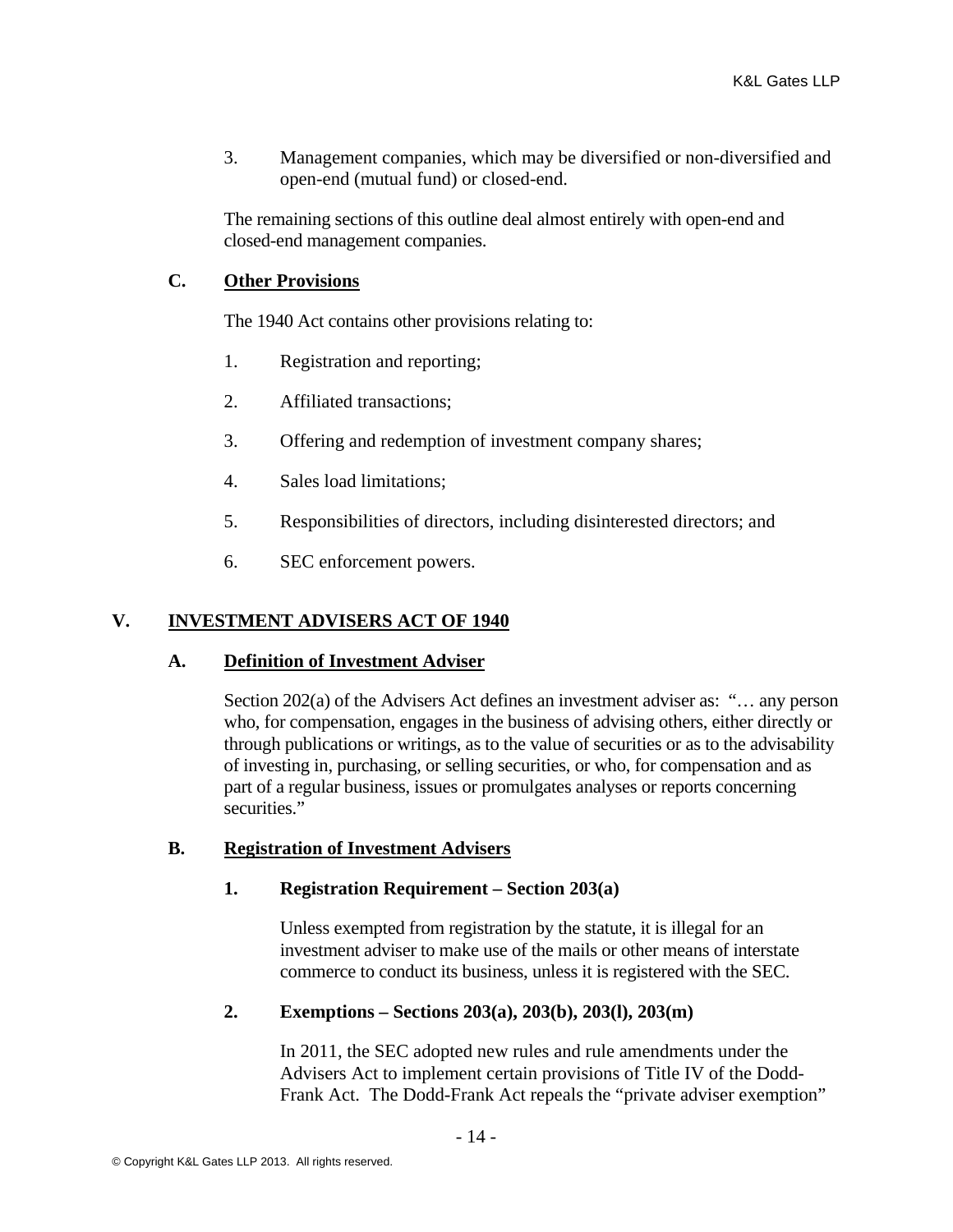formerly in Section 203(b)(3) of the Advisers Act and replaces it with narrower exemptions from registration as an investment adviser for (a) advisers to venture capital funds, (b) advisers to private funds<sup>1</sup> with less than \$150 million in assets under management, and (c) certain foreign private advisers. The 2011 rule amendments also mandate new reporting requirements on Form ADV for both registered investment advisers and advisers that qualify for the venture capital adviser exemption or the private fund adviser exemption – "exempt reporting advisers."

Persons currently exempt from the registration requirement include the following:

- a) Any investment adviser, other than an investment adviser who acts as an investment adviser to any private fund, all of whose clients are residents of the state within which the adviser maintains its principal office and place of business, and who does not furnish advice or issue analyses or reports with respect to securities listed or admitted to unlisted trading privileges on any national securities exchange.
- b) Any investment adviser whose only clients are insurance companies.
- c) Any investment adviser that is a "foreign private adviser." A "foreign private adviser" is an investment adviser that: (1) has no *place of business* in the U.S.; (2) has, in total, fewer than 15 *clients* and *investors in the U.S.* in private funds advised by the adviser; (3) has less than \$25 million of aggregate assets under management attributable to such clients and investors;<sup>2</sup> and (4) neither holds itself out generally to the public in the U.S. as an investment adviser nor advises mutual funds or business development companies. Advisers Act Rules define the italicized terms and should be consulted.
- d) Any investment adviser to a "venture capital fund." This exemption is available if the investment adviser advises only private funds meeting the definition of "venture capital fund" or qualifying under a grandfathering provision. Rule 203(l)-1 defines a "venture capital fund" as a private fund that:

<sup>&</sup>lt;sup>1</sup> Generally, a private fund is a hedge fund, private equity fund or other investment vehicle that is excluded from the definition of investment company under the Investment Company Act of 1940 (the "1940 Act") by reason of Section  $3(c)(1)$  or  $3(c)(7)$  of the 1940 Act.

<sup>&</sup>lt;sup>2</sup> The Advisers Act authorizes the SEC to raise this \$25 million threshold if it deems appropriate.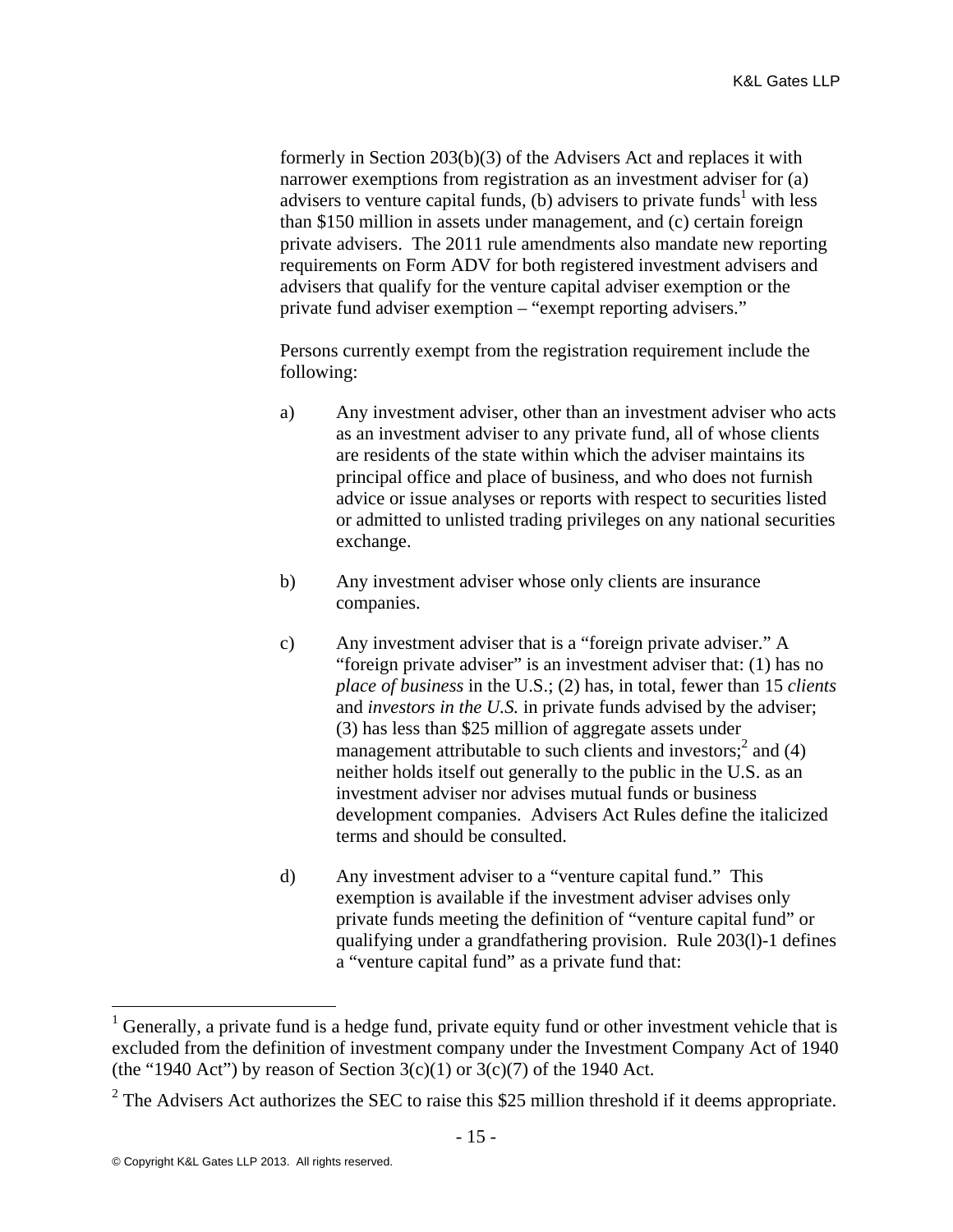- holds no more than 20% of its capital commitments in nonqualifying investments (other than cash or cash equivalents) immediately after the acquisition of any asset (other than qualifying investments or cash or cash equivalents);
- does not borrow or otherwise incur leverage in excess of 15% of its capital commitments, subject to certain exceptions;
- does not offer its investors redemption or other similar liquidity rights except in extraordinary circumstances;
- represents to investors and potential investors that it pursues a venture capital strategy; and
- is not registered under the 1940 Act and has not elected to be treated as a business development company.
- e) Any investment adviser solely to private funds with less than \$150 million of aggregate regulatory assets under management ("regulatory AUM") in the United States. In order to qualify for this exemption, advisers can advise an unlimited number of private funds, provided that the aggregate regulatory AUM of the private funds is less than \$150 million. An adviser relying on the private fund adviser exemption must annually calculate the amount of regulatory AUM pursuant to instructions in Form ADV and report the amount in its annual updating amendment to its Form ADV.
- f) Any investment adviser regulated as an adviser in the state where it has its principal office and which has less than \$25 million in assets under management. (All investment advisers to registered investment companies are subject to federal registration even if they have less than \$25 million under management.) SEC regulations also require a "mid-sized adviser" (an adviser with between \$25 million and \$100 million in regulatory AUM) to deregister with the SEC and instead register with the state securities authority in the state where it maintains its principal office and place of business, in most circumstances.

In 2011 the SEC also adopted a rule exempting "family offices" from registration. Historically, many family offices were not required to register because of an exemption since repealed by the Dodd-Frank Act and other SEC guidance. The final rule defines "family office" as an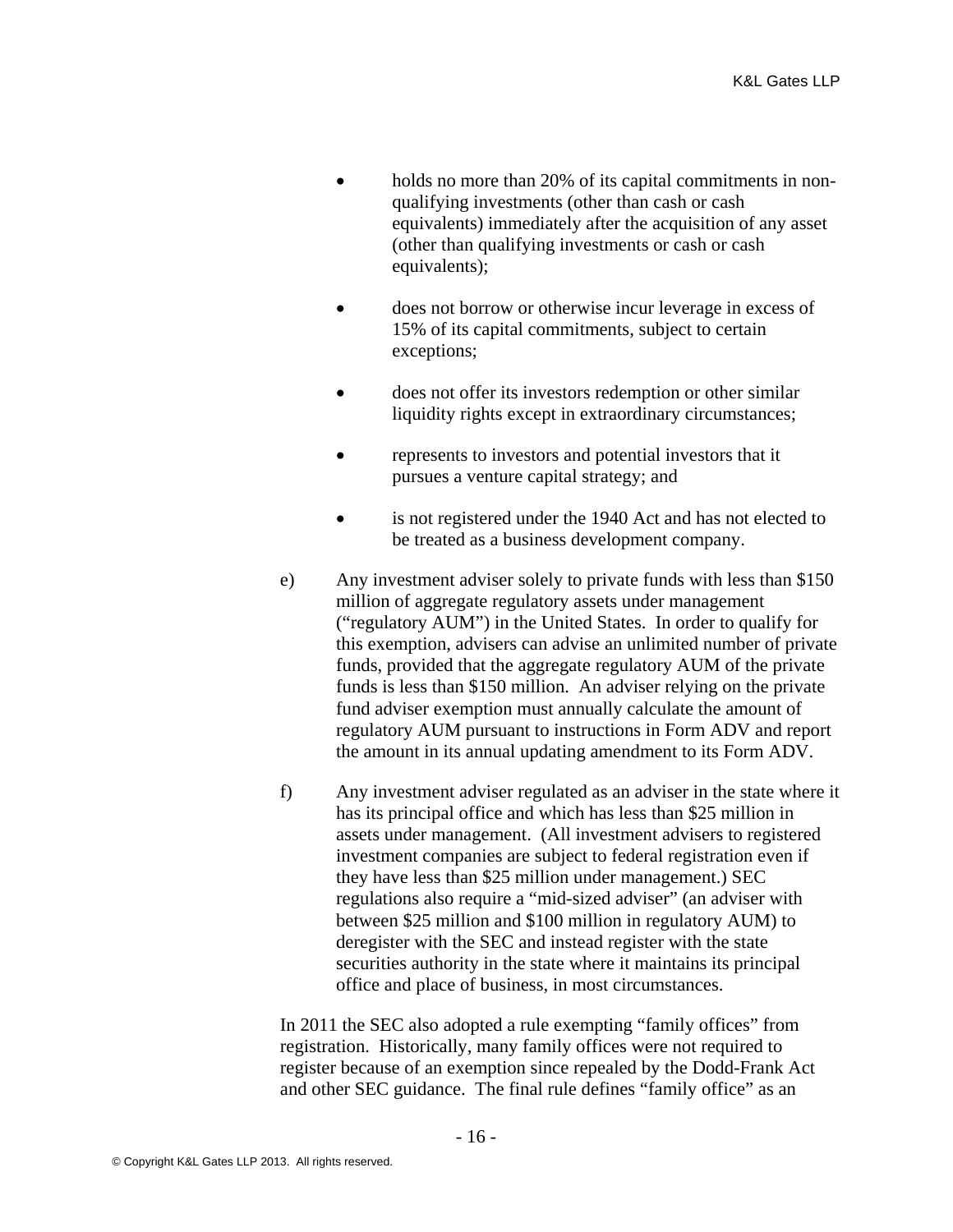entity that: (1) has no clients other than family clients; (2) is wholly owned by family clients and is exclusively controlled (directly or indirectly) by one or more family members and/or family entities; and (3) does not hold itself out to the public as an investment adviser.

## **3. The Registration Process**

## a) Registration

An investment adviser registers by filing Form ADV with the SEC, together with a non-refundable filing fee. The filing fee price, starting at \$150, is dependent upon the amount of assets under management. The registration statement automatically becomes effective on the 45th day after filing. The SEC may deny registration, after notice and hearing, to an adviser who has in the past engaged in conduct specified in Section 203(d) (e.g., securities fraud).

# b) Form ADV

Section 203(b) prescribes various categories of information required in Form ADV, which is divided into two parts. Part I requires information primarily for regulatory purposes, and Part II requires disclosure information primarily for clients or prospective clients (to whom the adviser can furnish this information by delivery of Part II or a separate brochure pursuant to Rule 204-3).

## **C. Disclosure and the Brochure Rule**

- 1. Rule 204-3 (the "Brochure Rule") requires an investment adviser to deliver to a client or prospective client a written statement containing information about the adviser's background and business practices when entering into an advisory contract (other than one with a registered investment company or one that provides only for impersonal advisory services), or when entering into a substantially modified advisory contract with an existing client.
- 2. Delivery of the brochure to the client must occur:
	- a) at least 48 hours prior to entering into an advisory agreement; or
	- b) at the time of entering into the agreement if the agreement gives the client the right to rescind the agreement with no penalty within five business days after entering into it.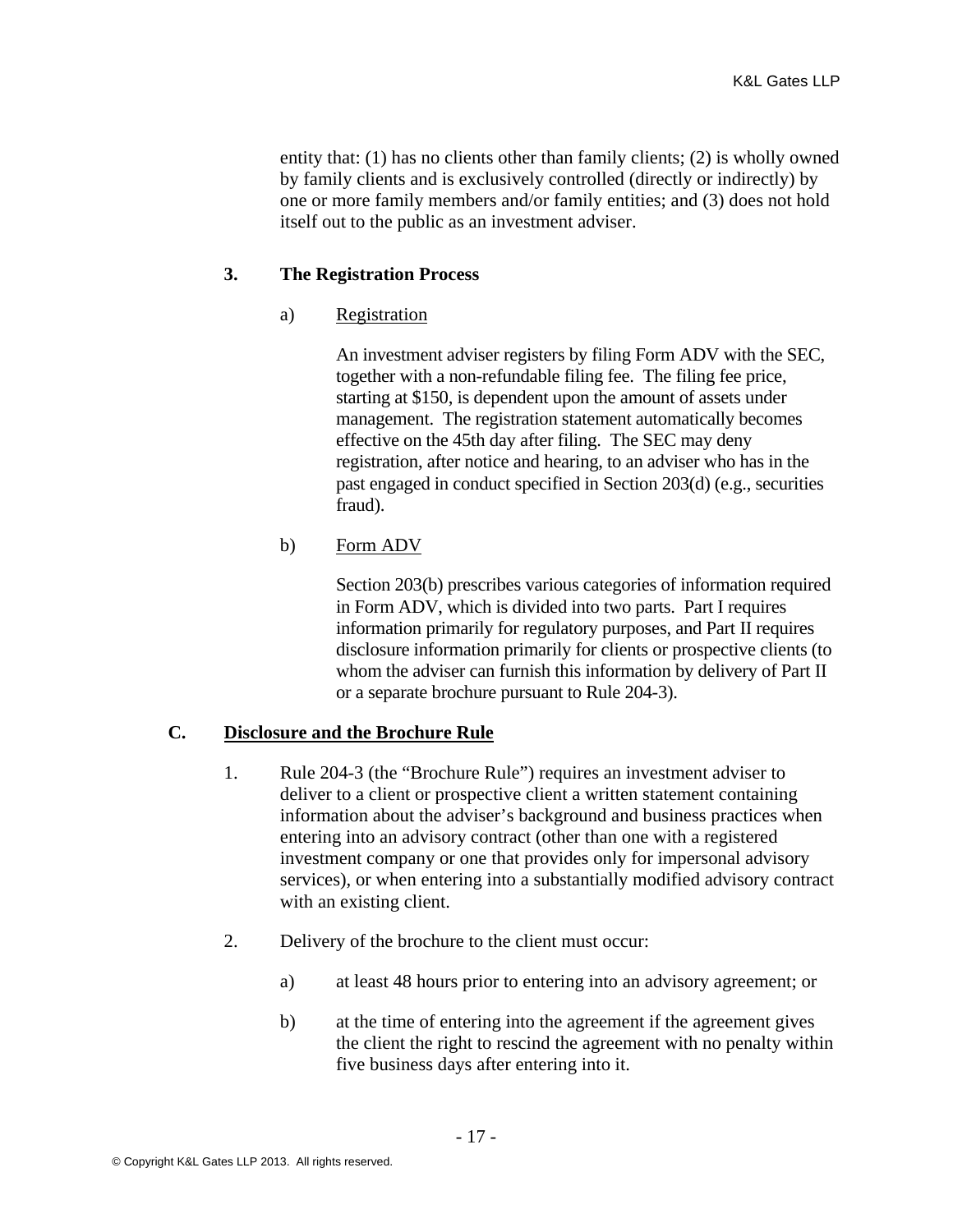3. The Brochure Rule is not a safe harbor. Advisers must still make all disclosures required by other federal and state laws and regulations, including the general fiduciary duty owed by advisers to their clients. This means in particular that although an adviser need not deliver updated brochures to existing clients under the rule, when material changes occur, the adviser's fiduciary duty to the clients may require such disclosure. (See Investment Advisers Act Release No. 664 (Jan. 30, 1979)).

## **D. Custody of Funds and Securities**

Under the Advisers Act, it is fraudulent for any investment adviser to keep custody or possession of any funds or securities in which any client has any beneficial interest unless the adviser complies with Rule 206(4)-2.

## **E. Regulation of Fee Arrangements and Other Contract Terms**

## **1. General Rule – Section 205**

Section 205 of the Advisers Act prohibits investment advisers required to register under the Act from performing under any investment advisory contract if the contract:

- a) provides for compensation based on a share of capital gains or capital appreciation;
- b) does not prohibit the investment adviser from assigning the contract without the consent of the client; or
- c) does not require an adviser which is a partnership to notify the client of any changes in the membership of the partnership.

# **2. Performance Fees**

Notwithstanding 1(a) above, Section 205 does not prohibit an investment adviser from entering into or performing an investment advisory contract that authorizes compensation of the adviser on the basis of a share of the capital gains upon, or the capital appreciation of, the funds, or a portion of the funds of a client, *provided that* the client who is a party to this contract is a "qualified client" as defined by Rule 205-3(d)(1) under the Advisers Act or is an investment company, provided that in such case the fee is a so-called "fulcrum fee" as defined in Rule  $205-2(a)(1)$  under the Act.

## **3. Referral Fees**

The SEC staff has taken the position that *continuous* sharing in an advisory fee for client referrals, as opposed to payment of a one-time referral fee,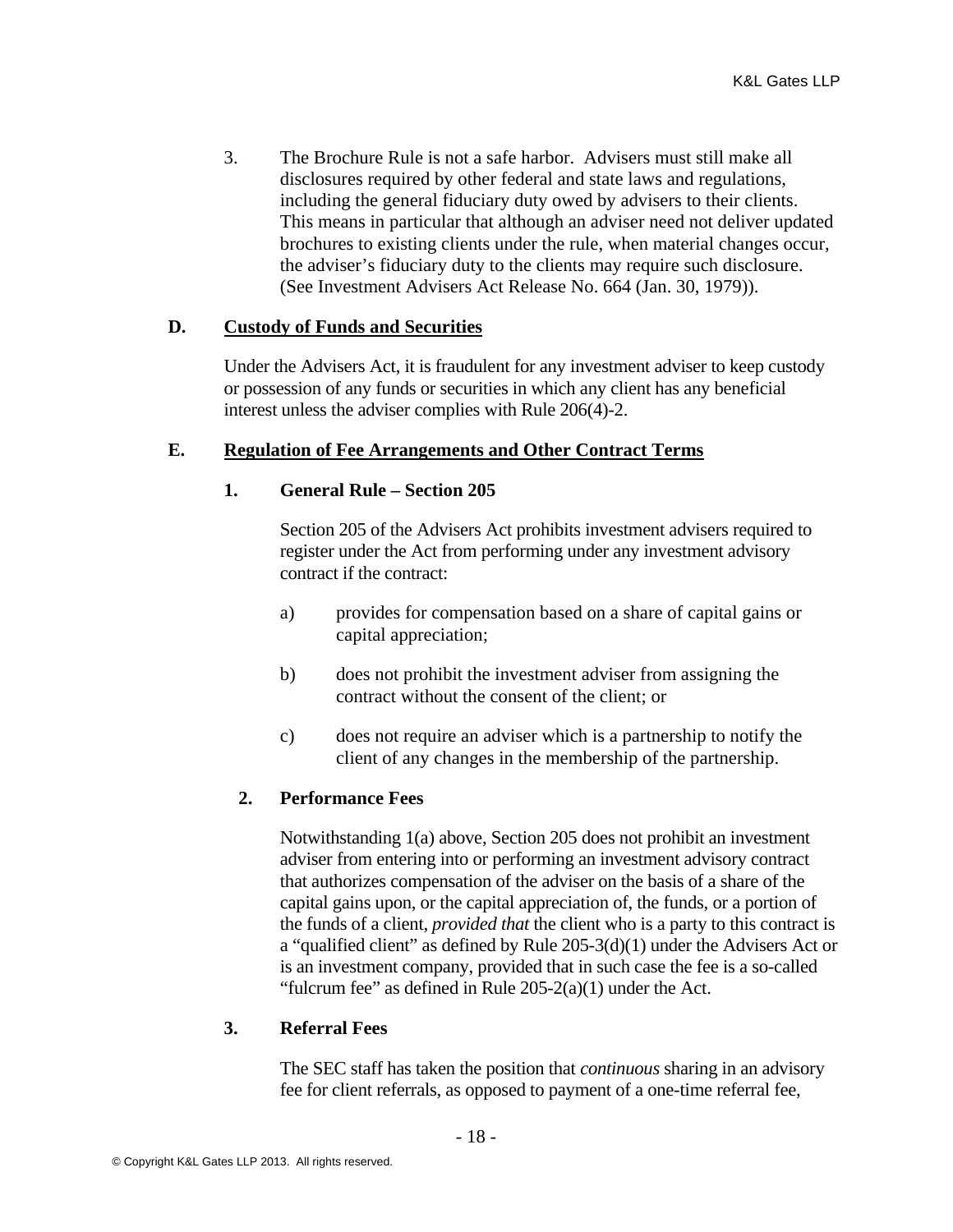raises serious questions under the Advisers Act which are not cured by disclosure. Generally, the SEC disapproves of the sharing of an advisory fee for client referrals on an ongoing basis. Marine Investment Management, Inc. (pub. avail. Nov. 2, 1971). Rule 206(4)-3, however, permits investment advisers to pay cash fees to solicitors if the solicitation arrangement is adequately disclosed to their clients.

## **F. Anti-Fraud Provisions**

Section 206 of the Advisers Act prohibits investment advisers from using instrumentalities of interstate commerce to defraud clients or engage in fraudulent practices. In SEC v. Capital Gains Research Bureau, 375 U.S. 180 (1963), the Supreme Court held that "fraud" as used in the Advisers Act does not mean fraud in a narrowly construed, common law sense. Instead, it held that an investment adviser owes the duties of a fiduciary to its clients.

# **VI. STATE CORPORATE LAWS**

# **A. Areas Governed by State Corporate Law**

An investment company must comply with the corporate or business trust laws of the state in which it is organized. These laws usually govern such areas as the formation, organization and operation of the investment company. Funds must comply with provisions specifically relating to:

- 1. Formation of the corporation or trust, the fund's governing document, meetings of directors/trustees, and keeping of books and records.
- 2. Issuance of securities.
- 3. Dividends and other distributions.
- 4. Reorganizations.
- 5. Duties and responsibilities of directors/trustees, including functions, number, qualifications, election and tenure, removal and vacancies, and power and duties of officers and employees.
- 6. Shareholders, including requirements for annual meetings and special meetings, quorum requirements, proxy requirements, and rights of inspection.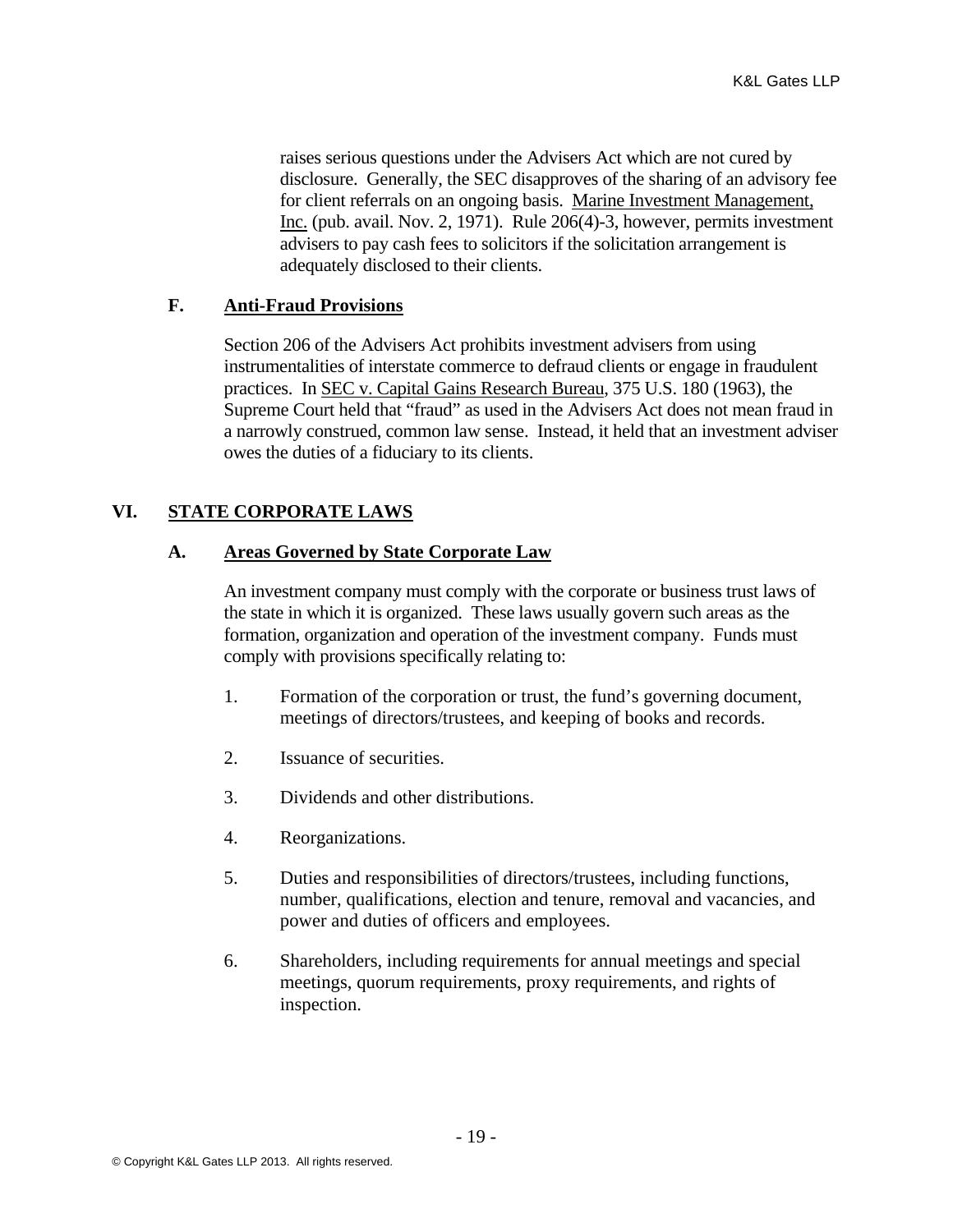## **VII. STATE SECURITIES LAWS**

## **A. Uniform Securities Act**

Most, but not all, states have adopted the Uniform Securities Act of 1985 with the 1988 amendments ("Uniform Act"). Additionally, the National Securities Markets Improvement Act of 1996 ("NSMIA") has amended the 1933 Act to prohibit any law, rule, regulation, or other administrative action of any state from applying to the registration of securities that are "covered" as defined by Section 102 of NSMIA or meet other requirements contained in that section. However, nothing in NSMIA prohibits the securities commission of any state from requiring the filing of any documents filed with the SEC pursuant to the securities laws solely for notice purposes, together with a service of process consent and any mandatory fee. Accordingly, state securities laws that are modeled on the Uniform Act generally consist of the following three parts:

## **1. Registration of Securities**

- a) Section 301 of the Uniform Act provides that every security offered or sold in that state be registered or exempt from registration. Qualification of securities for which a registration statement has been filed under the 1933 Act in connection with the offering of the securities may be accomplished in various ways.
- b) If securities offerings are exempt from state regulations pursuant to NSMIA, simple notification of an offering of securities is required prior to offering and sales.

## **2. Registration of Broker-Dealers, Agents and Investment Advisers**

- a) Section 201 of the Uniform Act requires the registration of all broker-dealers, agents and investment advisers who are operating in a state or selling securities or offering investment advice from outside a state to persons in that state. Investment advisers are required to register in states only if they are not registered with the SEC or have actual presence in a state.
	- (1) Section 401(c) defines persons who are "broker-dealers."
	- (2) Section 401(b) defines the term "agent." It excludes, among others, persons who are selling securities on behalf of an issuer where the securities are exempt from the registration requirements under one of the transactional exemptions of Section 402(b) or certain of the securities exemptions of Section 402(a).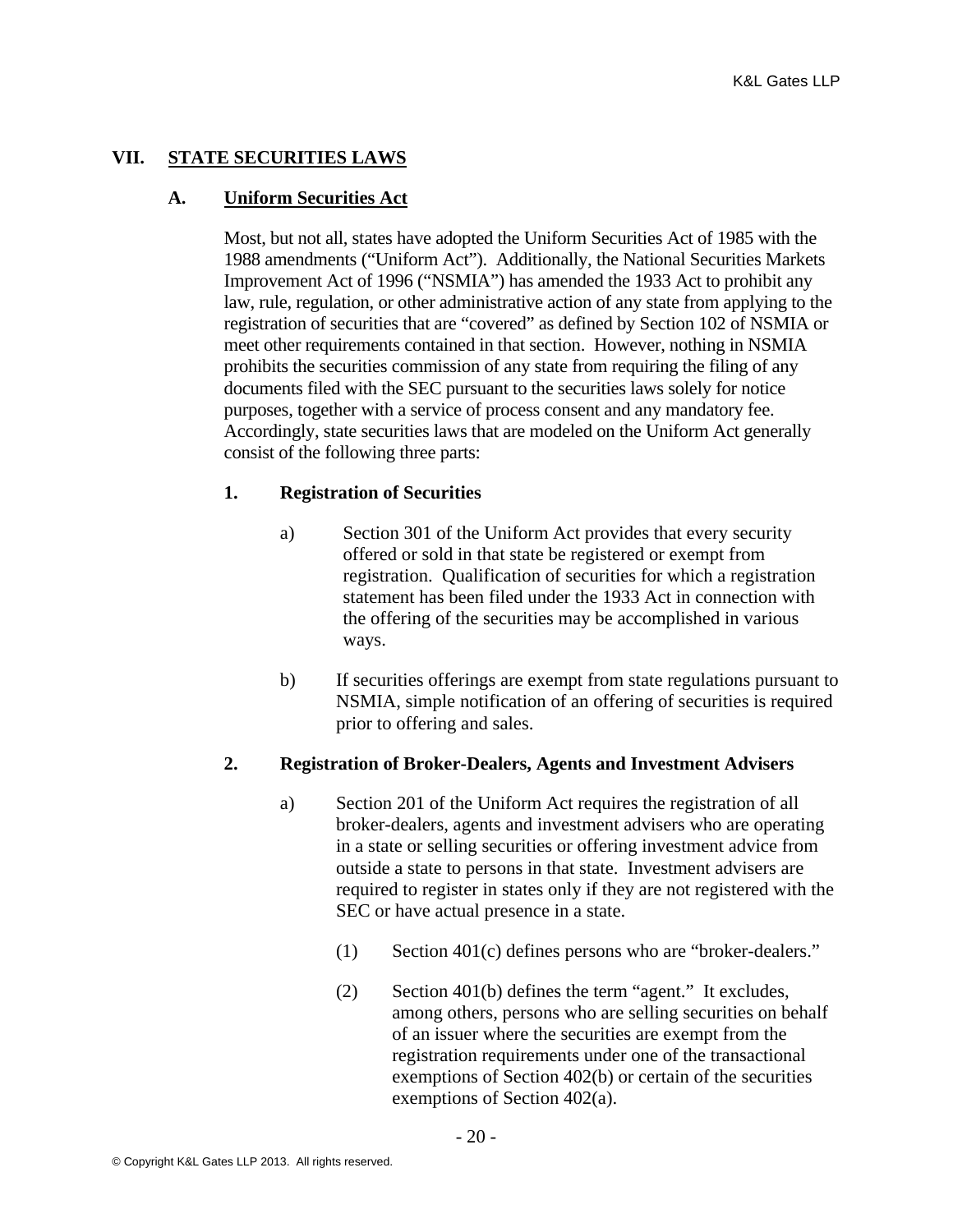- (3) Section 401(f) defines persons who are "investment advisers."
- b) Failure to register as a broker-dealer, an agent or an investment adviser is a felony punishable under Section 409.

## **3. Anti-Fraud Provisions**

- a) Section 101 of the Uniform Act prohibits the following types of conduct:
	- (1) Employing any device, scheme or artifice to defraud;
	- (2) Making any untrue statement of material fact or omitting a statement of material fact; and
	- (3) Engaging in any act, practice or course of business which operates or would operate as a fraud or deceit upon any person.

A violation of Section 101 will subject the violator to criminal liability under Section 409 and to a civil injunction under Section 408. However, Section 101 does not impose civil liability upon the violator.

b) Section  $410(a)(2)$  imposes liability for offering or selling securities by means of any untrue statement of material fact or any material omission of such a fact. Liability is based upon an inverse negligence standard – a defendant, to avoid liability, must prove that he or she did not know or could not, in the exercise of reasonable care, have found out about the material fact omitted or misstated.

# **VIII. MUTUAL FUND REGULATORS**

## **A. Securities and Exchange Commission**

## **1. The SEC in General**

The laws governing investment companies require extensive disclosure to the SEC and entail continuous regulation of fund operations. The SEC regulates the following principal fund-related areas under the federal statutes listed below:

a) Securities Act of 1933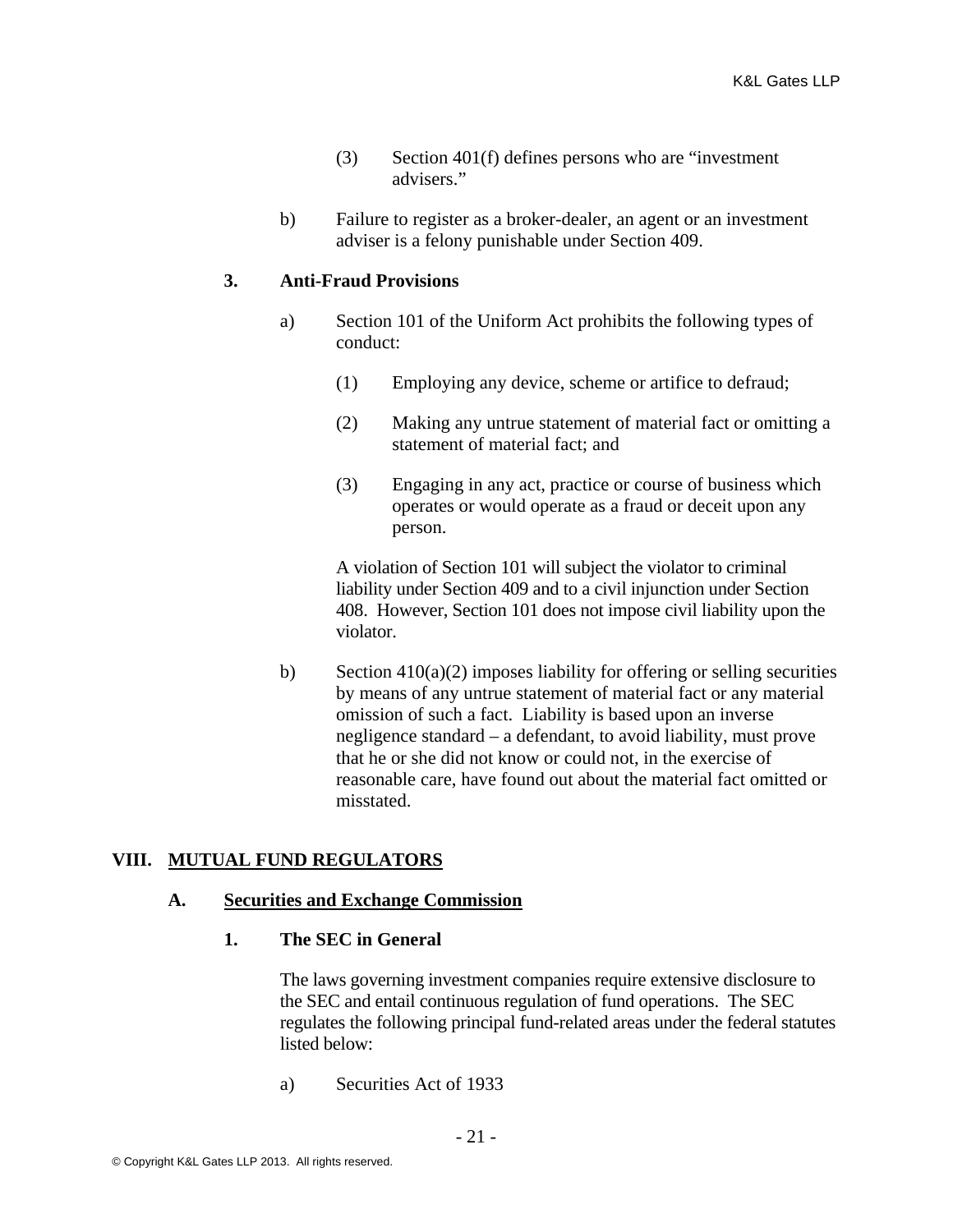- (1) Disclosure to shareholders about the fund's management, its investment policies and objectives, and its investment activities.
- (2) The required filing of full information regarding a fund with the SEC.
- b) Securities Exchange Act of 1934
	- (1) Fraud in the purchase and sale of fund shares.
	- (2) Disclosure and proxy requirements for shareholder meetings.
- c) Investment Advisers Act of 1940
	- (1) Disclosures to advisory clients.
	- (2) Activities of investment advisers to funds.
- d) Investment Company Act of 1940
	- (1) Disclosures to shareholders.
	- (2) Fund management.
	- (3) Record retention and reports of independent auditors.
	- (4) Capitalization and capital structure.
	- (5) Reorganizations, changes in policy and transfers of control.
	- (6) Transactions with affiliates.

#### **2. Division of Investment Management**

Within the SEC, the Division of Investment Management regulates investment companies, including mutual funds, and investment advisers. The Division is responsible for implementing regulations under the 1940 Act and the Advisers Act. The staff of the Division is also responsible for review of all investment company registration statements and amendments thereto, proxy statements and all periodic report filings. The staff of the Division considers requests for exemptive relief from the 1940 Act and requests for "no-action" positions.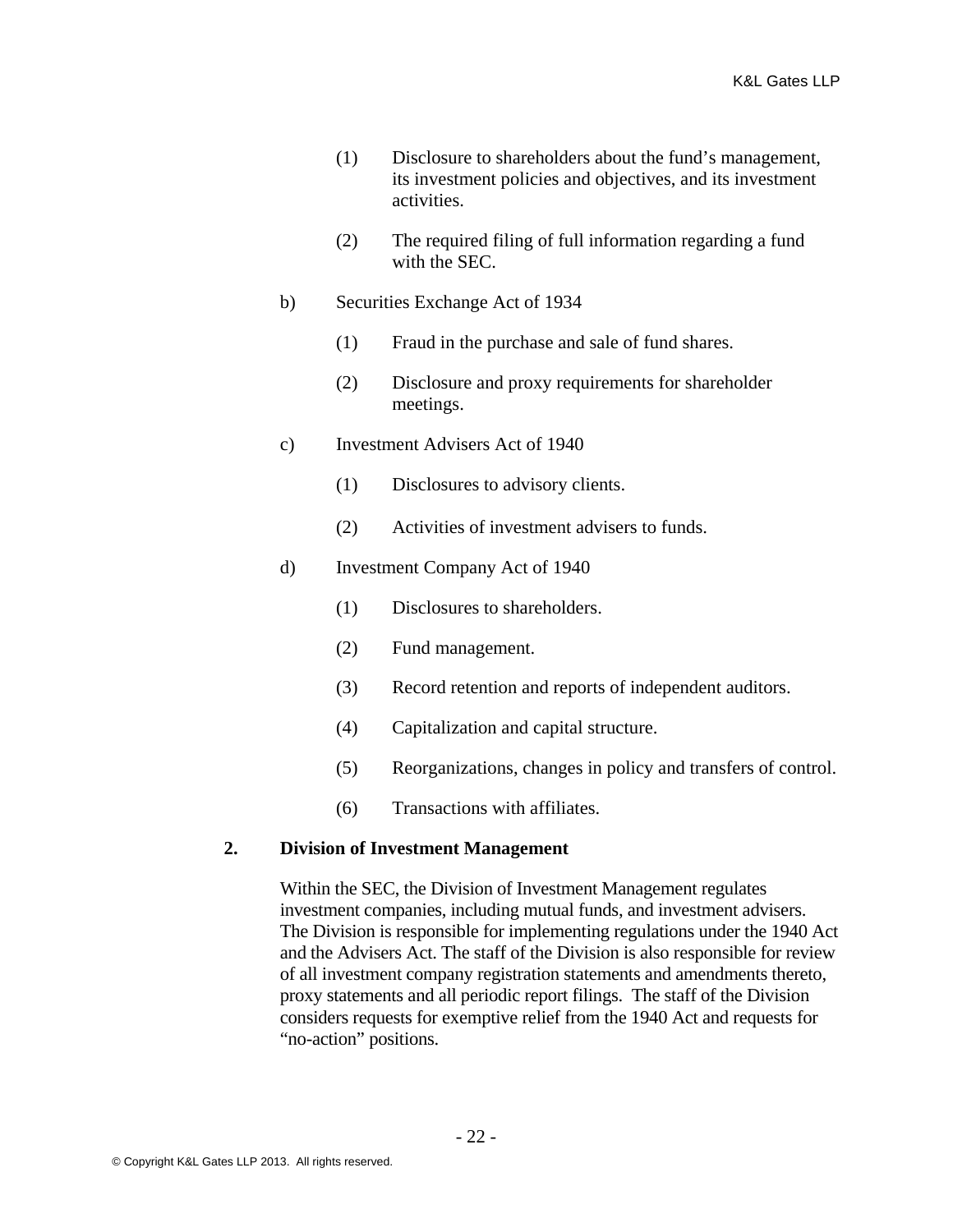## **B. State Securities Commissions**

In addition to the regulation of the industry by the SEC, the various states have regulations which affect investment company operations. The state securities commissions:

- 1. Require notice filings for securities offered to their residents.
- 2. Require the registration of broker-dealers who offer securities in their states.

## **C. The U.S. Commodity Futures Trading Commission**

In February 2012 the CFTC adopted amendments to CFTC Regulation 4.5 which require certain investment advisers to registered investment companies to register with the CFTC as "commodity pool operators" under the Commodity Exchange Act (CPOs). Historically, most advisers to registered investment companies that used either futures or options on futures claimed relief from registration as CPOs, pursuant to an exclusion set forth in Regulation 4.5. The amendments to CFTC Regulation 4.5 now require the operators of registered investment companies to either limit such companies' use of futures contracts, options on futures contracts, leverage contracts, retail forex contracts, and swaps (together, "commodity interests") or register as CPOs and submit to dual regulation by the CFTC and the SEC.

In amending Regulation 4.5, the CFTC recognized that CFTC and SEC requirements for dual registrants required harmonization because many of them are duplicative or inconsistent. On August 13, 2013, the CFTC adopted longawaited harmonization rules ("Harmonization Rules") for operators of registered investment companies that are subject to registration as CPOs. The Harmonization Rules address regulatory issues that registered investment companies and their advisers or operators face under dual regulation by the CFTC and the SEC.

On the day following the CFTC's adoption of the Harmonization Rules, the SEC's Division of Investment Management published an "Investment Management Guidance Update" summarizing SEC staff views regarding certain disclosure and compliance requirements for registered investment companies that invest in commodity interests. The IM Guidance largely reiterates past SEC staff guidance and emphasizes the importance of complete, accurate and current disclosure regarding fund investment strategies and risks related to use of commodity interests, as well as robust supporting compliance policies. The IM Guidance is intended to assist registered fund CPOs that comply with certain Harmonization Rule requirements in also remaining in compliance with SEC requirements.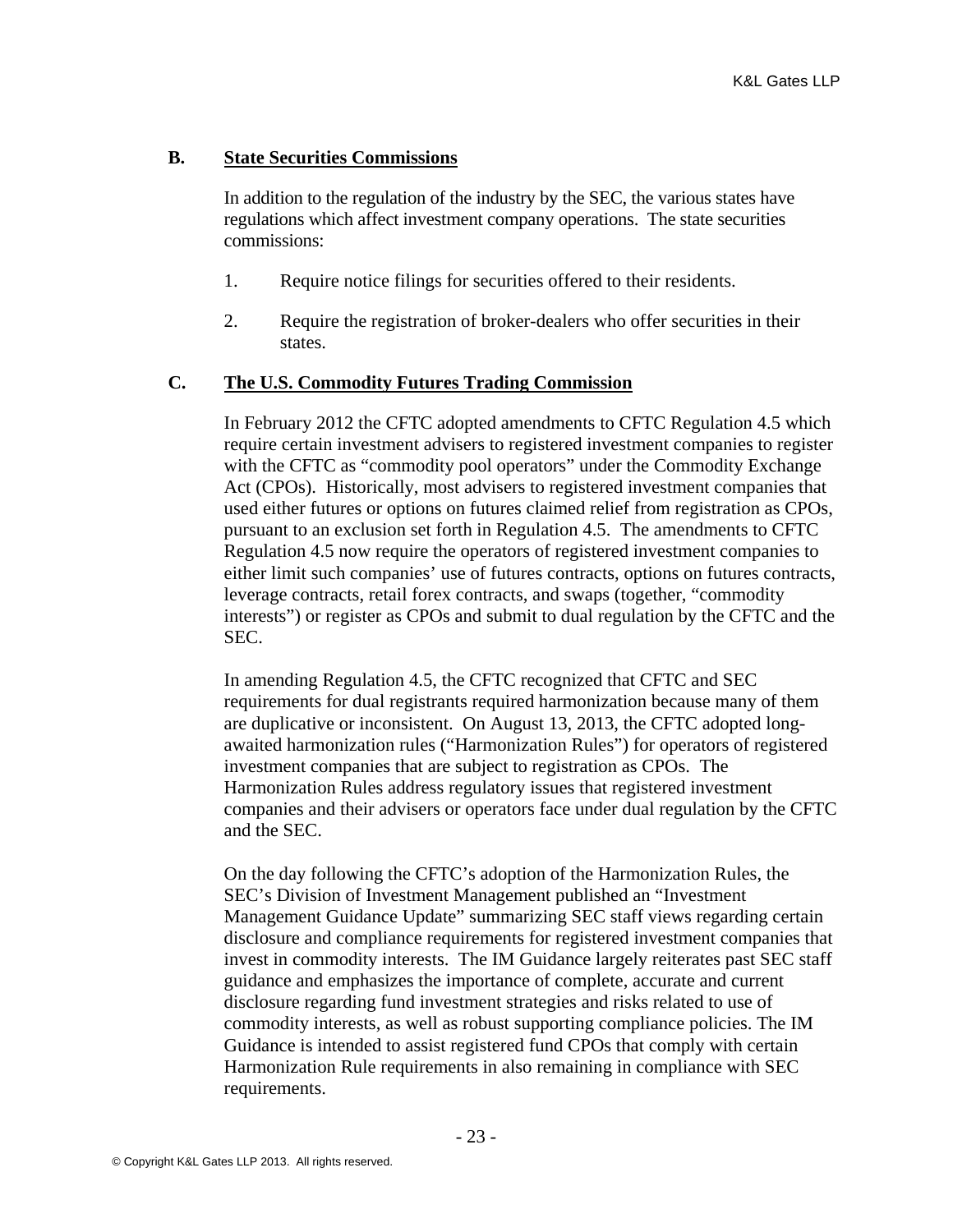## **D. Self-Regulatory Organizations**

A third layer of regulation is imposed by various "self-regulatory" organizations.

## **1. Stock Exchanges**

Each registered national securities exchange has self-regulatory responsibilities. Each exchange establishes regulatory requirements for broker-dealers which voluntarily purchase memberships. Each exchange also establishes requirements for issuers desiring to list on the exchange (a category that includes many closed-end funds), which may require the filing of information with the exchange in addition to that filed with the SEC.

# **2. Financial Industry Regulatory Authority, Inc. ("FINRA")**

FINRA, the self-regulatory organization resulting from the consolidation of the National Association of Securities Dealers, Inc. and the member regulation, enforcement and arbitration functions of the New York Stock Exchange in July 2007, is responsible for the regulation of broker-dealers, including mutual funds' principal underwriters and dealers in fund shares.

- a) In general, all broker-dealers registered with the SEC must register with and become members of FINRA. FINRA is a "self-regulatory" organization whose purpose includes regulation of broker-dealers.
- b) FINRA also regulates investment company advertising, underwriting arrangements with investment companies, and compensation to broker-dealer members from investment companies and from purchasers of their shares.

# **E. New Entities Created under the Dodd-Frank Act**

## **1. Financial Stability Oversight Council ("Council")**

The Council is an interagency council established under the Dodd-Frank Act to "identify risks to the financial stability of the U.S." "promote market discipline" and "respond to emerging threats to the stability of the U.S. financial system."

a) If the Council determines that the "material financial distress" at a nonblank financial company or the "nature, scope, size, scale, concentration, interconnectedness, or mix of the activities" of a nonbank financial company could pose a threat to the financial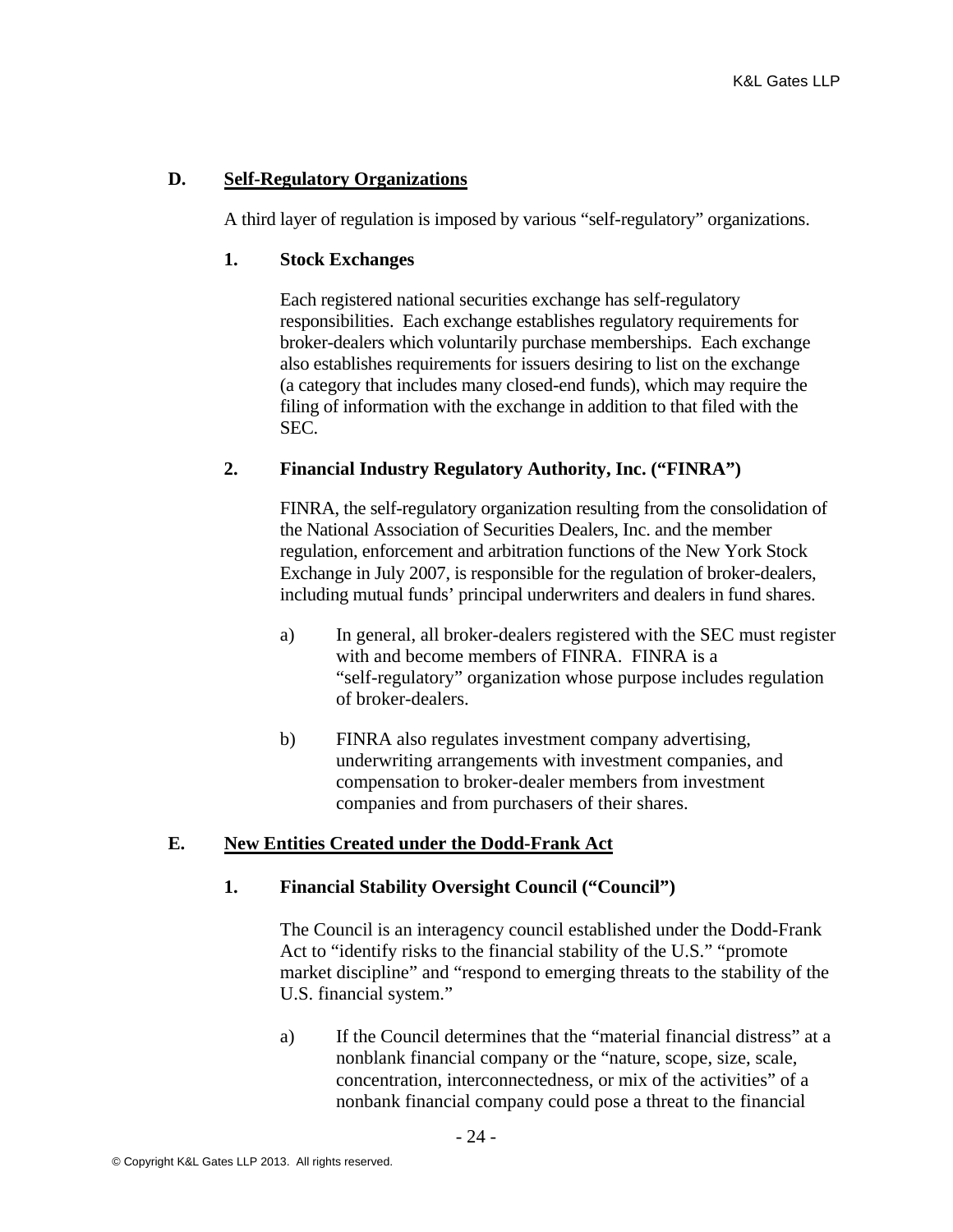stability of the U.S., the company can be required to be supervised by the Federal Reserve Board of Governors ("Board") and to be subject to certain prudential standards.

b) The Council may consider the activity of a pooled vehicle, such as a registered investment company, or of its investment adviser to fall under supervision by the Board. Certain of the factors that the Council must consider appear to weigh against its deeming a mutual fund or its investment adviser to be systemically important and, thus, subject to Board supervision. Nevertheless, it is possible that the Council could have systemic concerns about large fund complexes and their managers.

## **2. Bureau of Consumer Financial Protection**

Although the much-publicized the Bureau of Consumer Financial Protection has responsibility for regulating the offering and provision of a wide range of consumer financial products and services, it has no jurisdiction over registered investment companies.

## **IX. SUBCHAPTER M OF THE INTERNAL REVENUE CODE**

## **A. General**

The Internal Revenue Code generally puts investment company shareholders in the same tax position that they would be in if they directly owned the securities in the fund's portfolio. The Code accomplishes this result by treating investment companies essentially as conduits, thereby avoiding the imposition of a federal income tax burden on a person's investment through funds that would be heavier than the tax burden on persons who can afford to invest directly.

- 1. Investment companies, which are known in Subchapter M of the Code as "regulated investment companies," are treated as corporations under the Code. However, they are allowed a deduction and are relieved of federal income tax at the fund level to the extent they distribute their net income to shareholders.
- 2. Each portfolio of a series fund is taxable as a separate corporation for all income tax purposes, including the qualification tests of Subchapter M. (The division of existing series funds into separate corporations is permitted on a tax-free basis.)
- 3. To qualify as a regulated investment company, a fund must meet various requirements: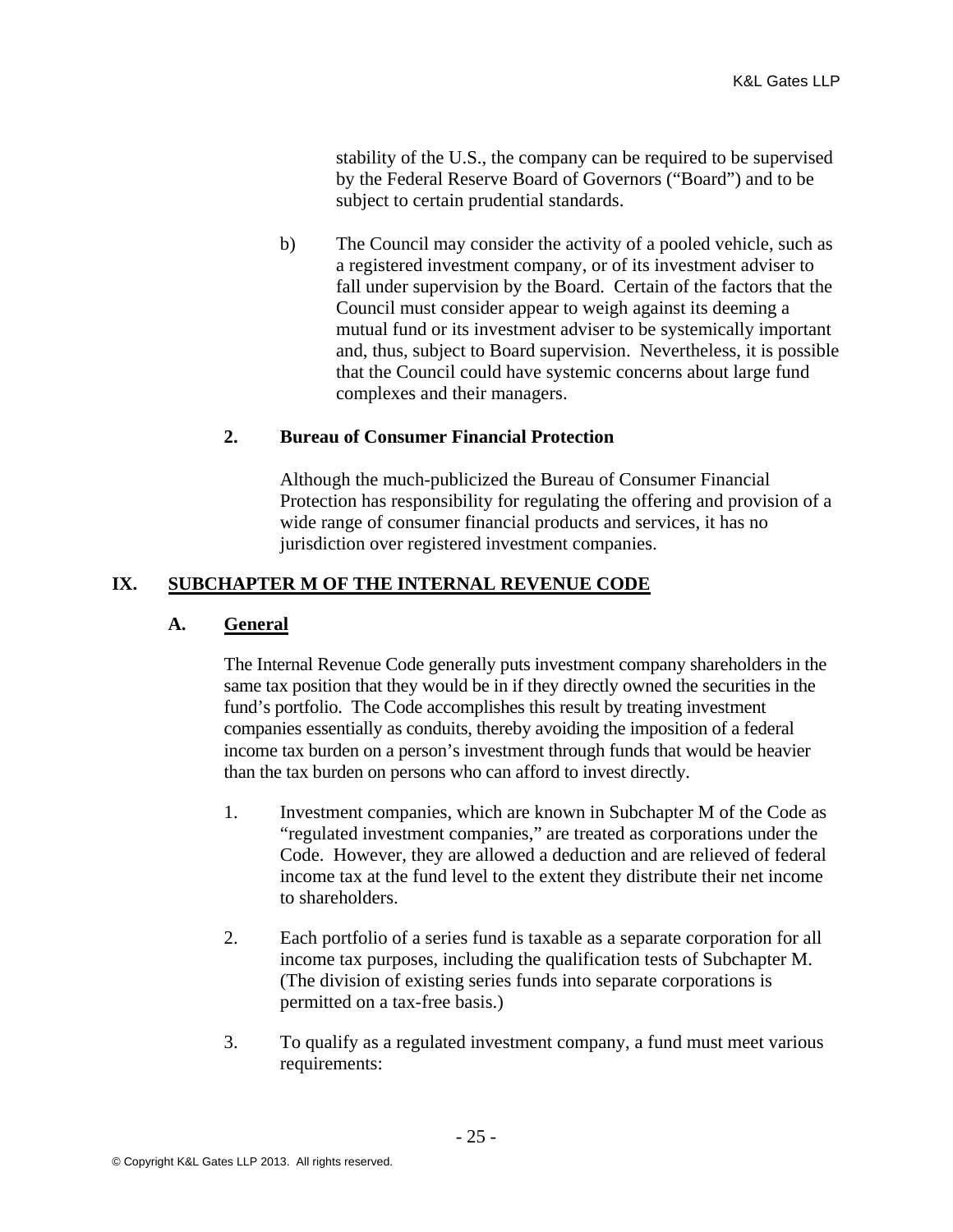- a) It must be registered with the SEC under the 1940 Act as a management investment company at all times during the taxable year.
- b) It must affirmatively make an election to be taxed as a regulated investment company. (This election is made on its annual return.)
- c) It must derive at least 90% of its gross income from dividends, interest payments with respect to securities loans, and gains from the sale or other disposition of stock or securities.
- d) At the close of each quarter of the fund's taxable year, at least 50% of the value of its total assets must be represented by cash, cash items, government securities, securities of other regulated investment companies and, subject to certain diversification requirements, other securities.
- 4. The tax laws of most states provide identical conduit income tax treatment for investment companies and their shareholders.

# **B. Effect of Qualifying**

Qualification as a regulated investment company results in significant tax advantages:

- 1. A regulated investment company that distributes at least 90% of its ordinary income (interest and dividends) to shareholders can deduct those payments from income and pay taxes only on the amounts, if any, that it retains.
- 2. Regulated investment companies are exempt from corporate income tax on capital gains distributed to shareholders. Gains so distributed are taxable to shareholders at capital gains rather than ordinary income rates.
- 3. Undistributed capital gains are taxable at the corporate level. Shareholders must include their portions of such gain on their individual returns despite the fact that no gains have been distributed. Shareholders are permitted, however, to take a proportionate credit for the tax paid by the fund.
- 4. Funds that invest primarily in tax-free municipal securities are able to pass through to their shareholders the tax-free nature of the income on those securities.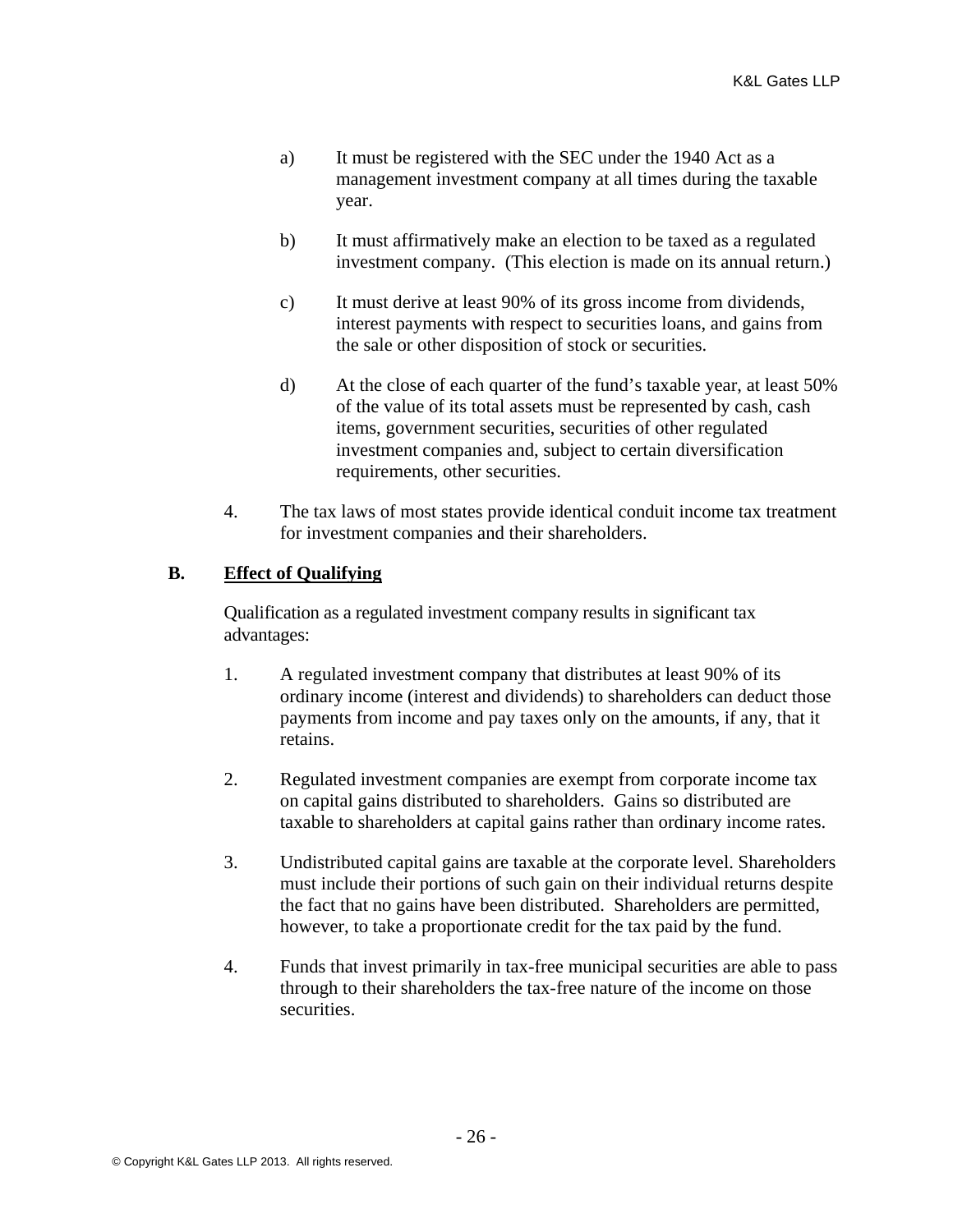## **X. EMPLOYEE RETIREMENT INCOME SECURITY ACT OF 1974**

## **A. Overview of ERISA**

ERISA establishes principles of fiduciary conduct and responsibility applicable to persons dealing with retirement plans and trust funds. In this Act, Congress attempted to codify and clarify "certain principles developed in the law of trusts." Congress undertook this codification and clarification because:

- 1. It was not clear that the traditional law of trusts applied to many retirement plans.
- 2. Reliance on conventional trust law was often insufficient to adequately protect the interests of plan participants and beneficiaries. Conventional trust law developed around testamentary and *inter vivos* trusts where the primary emphasis was on carrying out instructions of the settlor, rather than protecting the interests of the beneficiaries.
- 3. There was a lack of detailed information about plans and about the standards of fiduciary conduct. This meant that meaningful access to the courts was difficult for plan participants and their beneficiaries.
- 4. The operation of employee benefit plans was of an increasingly interstate nature, and the application of uniform principles was therefore desirable and necessary.

## **B. Structure of ERISA**

ERISA is composed of four titles. Title I deals with protection of employee benefit rights and is administered by the Department of Labor. It covers reporting and disclosure, fiduciary standards, participation and vesting, funding, and other topics related to employee rights. Title II consists of amendments to the Internal Revenue Code and is administered by the IRS. Title III deals with the division of responsibilities among the agencies administering the law. It also creates overlapping authority between the Department of Labor ("DOL") and the IRS. Title IV deals with plan termination insurance and creates the Pension Benefit Guarantee Corporation.

# **C. Scope of ERISA**

1. The fiduciary standards of ERISA apply to all employee benefit plans under Commerce Clause jurisdiction other than: government or church plans; plans required under workman's compensation, unemployment compensation, and disability insurance laws; plans established or maintained outside the United States for the benefit of non-U.S. citizens; and unfunded deferred compensation plans for executives. The standards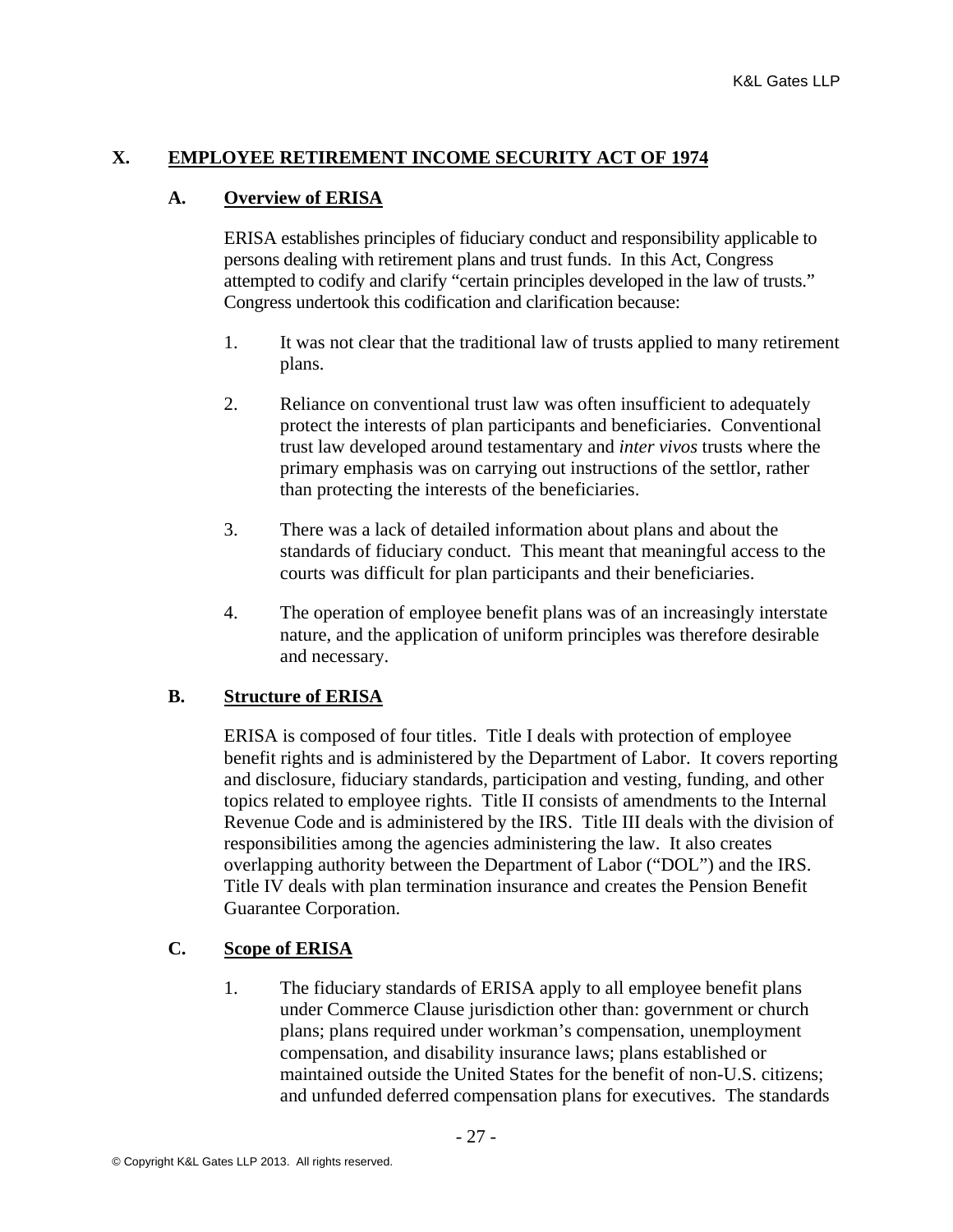apply to the discharge of all duties of a fiduciary and are not limited to investments.

- 2. Persons performing services for a plan subject to ERISA become "parties in interest" and are prohibited from engaging in certain types of transactions with the plan, unless an exemption applies. To the extent a person has discretionary control over the assets or administration of a plan subject to ERISA, the person will be a "fiduciary" for purposes of ERISA and subject to ERISA's fiduciary standards and additional prohibitions in connection with its relationship to the plan.
- 3. Generally, ERISA does not apply to the assets of a registered investment company in which plans invest. Nevertheless, the prohibited transaction provisions of ERISA may apply if the investment company is an investment option available under a plan for which an affiliate of the investment company provides services. Also, information regarding fees received by certain service providers to an investment company in which a plan invests may be required to be provided to the plan for purposes of the plan's reporting requirements to the IRS and DOL.

# **XI. SARBANES-OXLEY ACT OF 2002**

## **A. Overview of Sarbanes-Oxley Act**

The stated purpose of the Sarbanes-Oxley Act is to restore investor confidence in the securities markets through sweeping reform to existing corporate disclosure and financial reporting requirements. The Act creates a new oversight board for the accounting profession, mandates new measures to promote auditor independence, adds new disclosure requirements for public companies and investment companies, and strengthens criminal penalties for securities fraud. The Act applies to all public company issuers of securities, including registered investment companies.

# **B. Investment Company Reports and Disclosure**

## **1. Form N-CSR**

The Sarbanes-Oxley Act directs the SEC to issue rules requiring an issuer's principal executive officer(s) and principal financial officer(s) ("Principal Officers") to certify the information contained in each annual or quarterly report filed with the SEC under the 1934 Act. In response, the SEC adopted new and amended form rules ("Amendments"), including Form N-CSR. The Amendments require that open-end and closed-end management investment companies file certified shareholder reports with the SEC, semi-annually, on Form N-CSR. An investment company's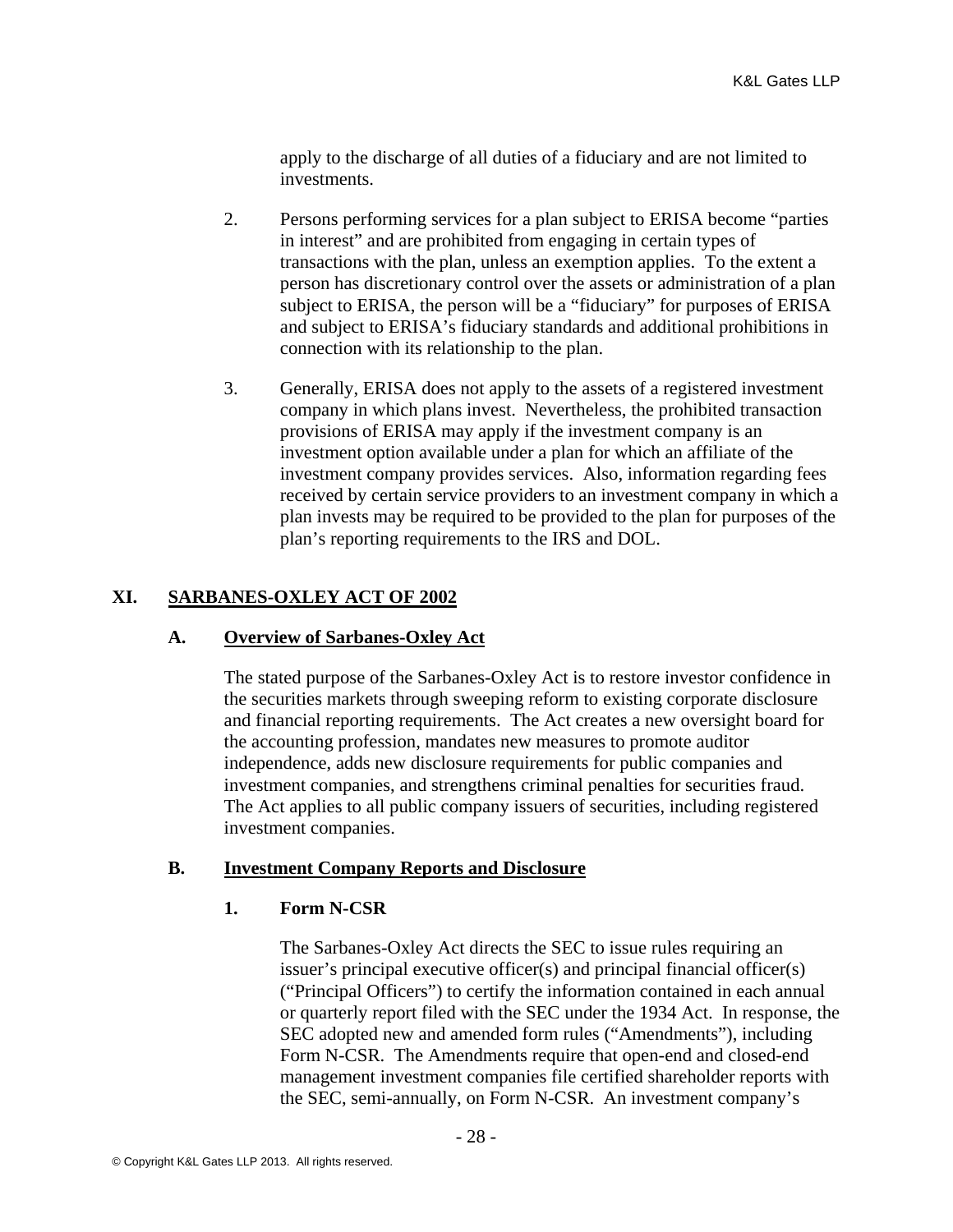report on Form N-CSR must contain: (i) a copy of the required shareholder report; (ii) new disclosures concerning the fund's "audit committee financial expert(s)," disclosure controls and procedures, and a code of ethics; and (iii) the certification prescribed by the form. The report must be signed by the fund, and on behalf of the fund by each of its Principal Officers.

#### a) Audit Committee Financial Expert

An investment company is required to disclose in its annual report on Form N-CSR that its board of directors has determined that the fund either: (i) has at least one audit committee financial expert on the fund's audit committee and, if so, the name of the expert and whether the expert is "independent," or (ii) does not have an audit committee financial expert serving on its audit committee and, if so, why.

## b) Disclosure Controls and Procedures

An investment company is required to maintain, and its Principal Officers are required to evaluate regularly, the effectiveness of its "disclosure controls and procedures." Rule 30a-3(c) under the 1940 Act defines "disclosure controls and procedures" as controls and procedures designed to ensure the information disclosed by the investment company on Form N-CSR is recorded, processed, summarized and reported within the time periods specified by SEC rules and forms, including those designed to ensure information is accumulated and communicated to the investment company's Principal Officers to allow timely decisions regarding required disclosure.

## c) Code of Ethics

An investment company is required to disclose in its annual report on Form N-CSR whether the fund has adopted a written code of ethics that applies to its principal executive officer, principal financial officer, principal accounting officer or controller, or persons performing similar functions and, if not, why. An investment company is also required to make its code of ethics available to the public.

## **2. Disclosure of Non-Audit Services and Pre-Approval Procedures**

The Sarbanes-Oxley Act requires an issuer to disclose in its periodic reports to investors all non-audit services pre-approved by its audit committee. Under the SEC rules implementing this requirement, an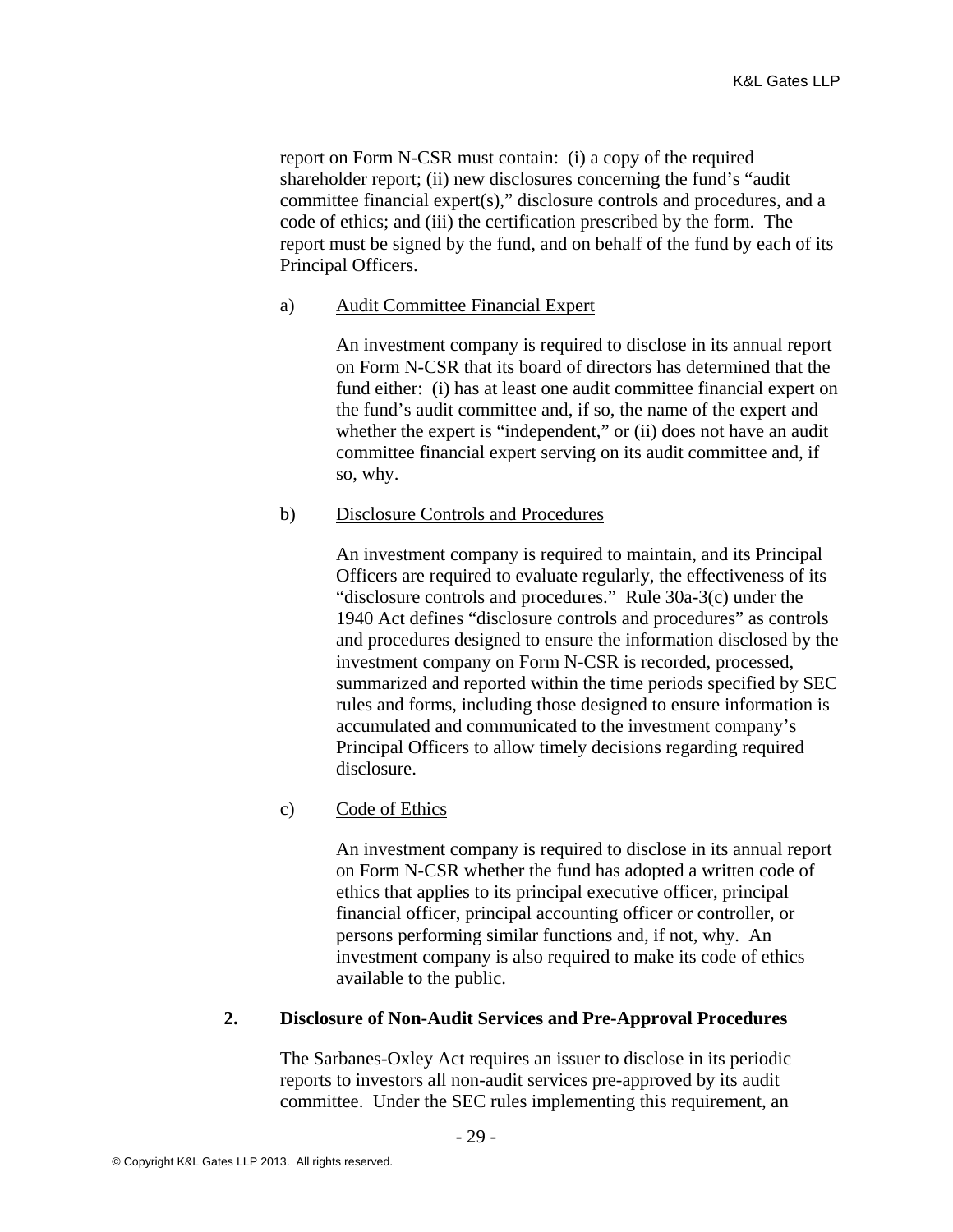investment company must make certain disclosures, for the fund's two most recently completed fiscal years, in its annual report on Form N-CSR, or in any proxy statement relating to the election of directors or the approval or ratification of the fund's independent registered public accounting firm (the "auditor").

## **3. Certification of Periodic Reports**

An investment company's Principal Officers are required to certify the information contained in the fund's report on Form N-CSR. The certification applies to all aspects of annual and semi-annual shareholder reports, whether its inclusion in the report was mandatory or voluntary. The certification must be in the exact form specified by Form N-CSR.

## **4. Improper Influence on the Conduct of Audits**

Section 303 of the Sarbanes-Oxley Act makes it unlawful for any officer or director of an issuer fraudulently to influence, coerce, manipulate or mislead any independent public accountant engaged in the performance of an audit of the company's financial statements for the purpose of rendering the company's financial statements materially misleading.

#### **C. Investment Company Audit Committees**

#### **1. Pre-Approval of Audit and Non-Audit Services**

An investment company's audit committee is required to pre-approve the engagement of an investment company's independent auditor and all audit services to be provided to the investment company by the auditor. An investment company's audit committee must also pre-approve all nonaudit services.

## **2. Pre-Approval Procedures**

Pre-approval by an audit committee may be accomplished by establishing pre-approval policies and procedures, which are designed to safeguard the continued independence of the auditor.

#### **D. Investment Company Auditors**

#### **1. Independence Standards**

## a) Cooling-Off Period

An investment company's auditor will not be deemed independent if, during the audit period prior to the current audit period, any former member of the fund's audit engagement team is employed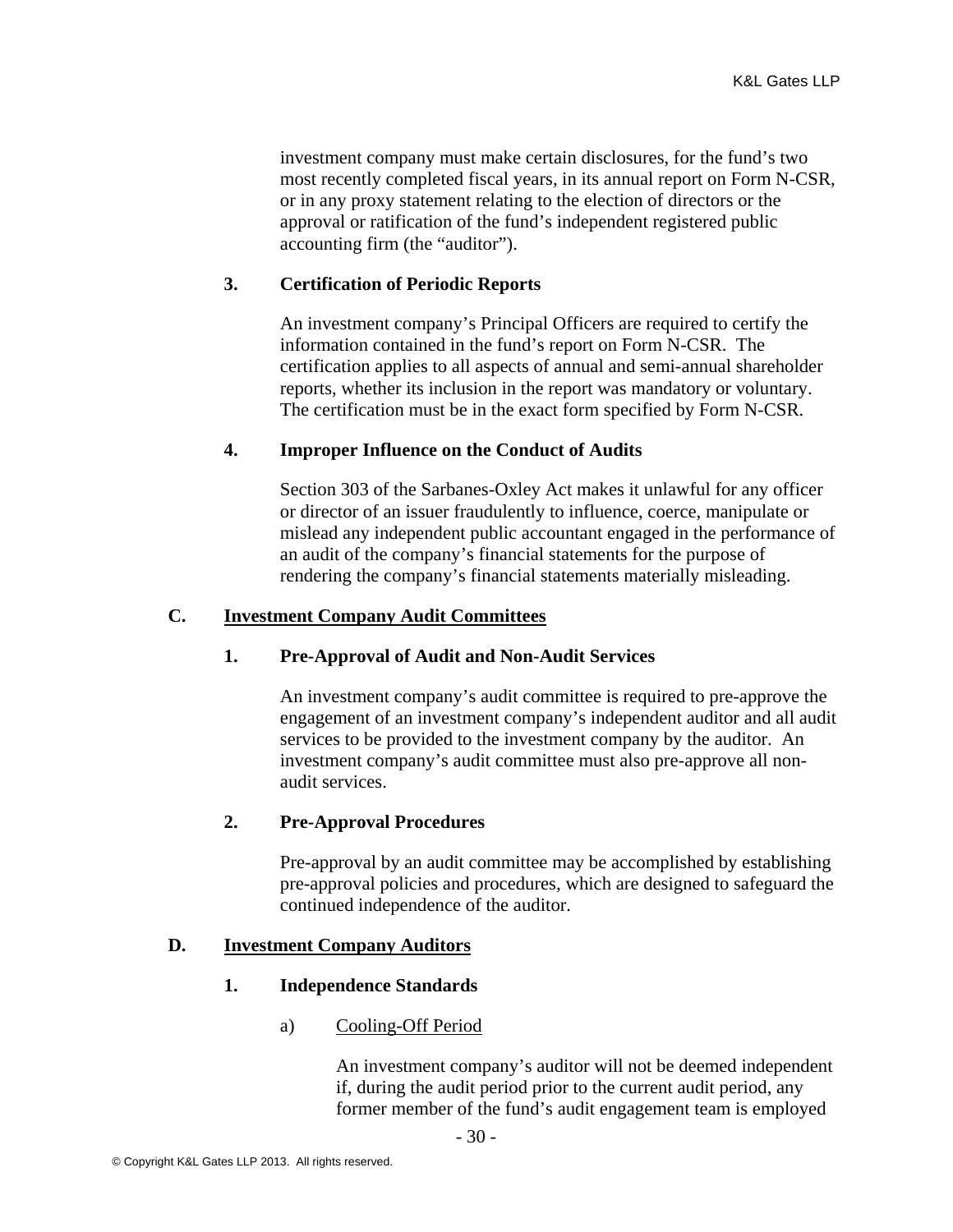"in a financial reporting oversight role" by the fund or any entity in the fund's complex that is responsible for the financial reporting or operations of the fund or any other investment company in the fund's complex.

b) Compensation

An investment company's auditors will not be deemed independent if, at any time during the audit and professional engagement period, any audit partner earns or receives compensation for procuring engagements for non-audit services from the fund or any entity in the fund's complex.

## c) Non-Audit Services

The Sarbanes-Oxley Act includes a broad prohibition on the performance, by an independent auditor, of non-audit services for audit clients.

## **2. Partner Rotation**

The Sarbanes-Oxley Act prohibits the lead and concurring audit partners from serving on an audit engagement for more than five consecutive years.

## **3. Audit Committee Reports**

An investment company's auditor is required to report to the fund's audit committee on an annual basis, either orally or in writing: (i) all critical accounting policies and practices to be used; (ii) all alternative treatments of financial information discussed with fund management; (iii) all other written communications between the auditor and fund management; and (iv) all non-audit services provided to an entity in the fund's complex that were not pre-approved by the fund's audit committee.

## **E. Legal Counsel**

All attorneys who provide legal services to, and have an attorney-client relationship with, an investment company are required to report to an investment company's chief legal officer ("CLO"), or to both the CLO and the fund's chief executive officer, or, alternatively, to a Qualified Legal Compliance Committee of the fund, any information the attorney becomes aware of that constitutes "credible evidence based upon which it would be unreasonable under the circumstances for a lawyer not to conclude that it is reasonably likely that a material violation has occurred, is occurring or is about to occur."